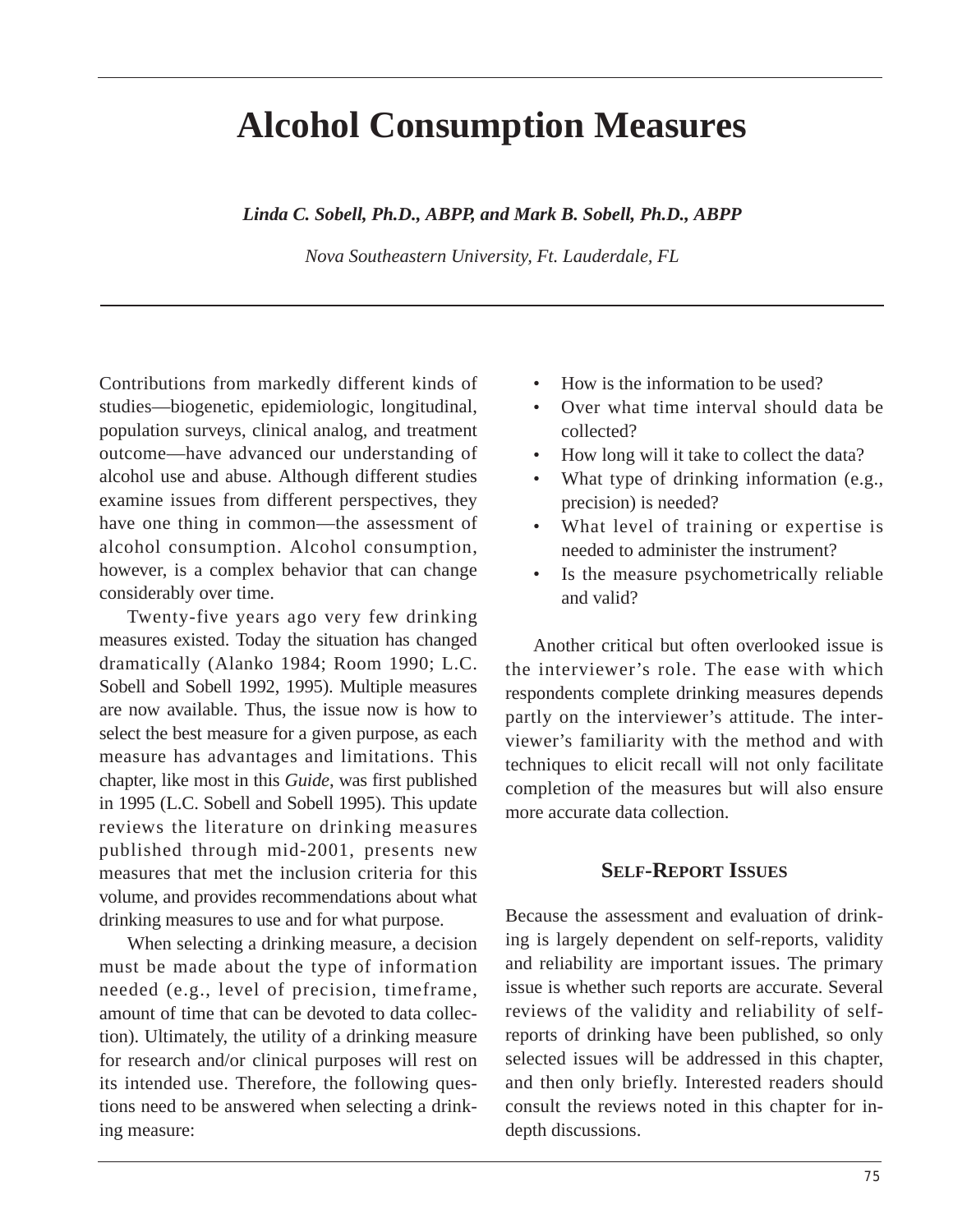## **Clinic Populations**

Most information from alcohol abusers in research and clinical settings, whether for diagnostic, assessment, treatment, or outcome purposes, comes from clients (Del Boca and Noll 2000). Consequently, the alcohol field is greatly dependent on self-reports. Several comprehensive reviews of the validity and reliability of alcohol abusers' self-reports have concluded that selfreports are generally accurate and can be used with confidence if the data are gathered under specific conditions (Babor et al. 1990; Maisto et al. 1990; L.C. Sobell and Sobell 1990; Brown et al. 1992; Babor et al. 2000). Factors shown to enhance accurate self-reporting include when people are (a) alcohol free when interviewed; (b) given written assurances of confidentiality; (c) interviewed in a setting that encourages honest reporting (e.g., clinical or research versus probation office); (d) asked clearly worded objective questions (e.g., "How many times have you been arrested for drunk driving?") versus subjective questions (e.g., "Did you get drunk last night?"); and (e) provided memory aids (e.g., calendar for aiding recall of drinking).

With one or two exceptions, these reviews have shown that alcohol abusers usually describe themselves more negatively (i.e., more heavy drinking and related consequences) than does data from other sources (e.g., reports from collaterals or liver function tests). There is one condition, however, when alcohol abusers' self-reports tend to underestimate consumption—when they are interviewed with any alcohol in their system (L.C. Sobell and Sobell 1990; L.C. Sobell et al. 1994). Interestingly, alcohol abusers also report that their self-reports would be most accurate when they are alcohol free, and that their self-reports would likely be increasingly inaccurate as a function of the amount of alcohol they had consumed (L.C. Sobell et al. 1992). One way to ensure that people are alcohol free when interviewed is to use a breath tester to

assess alcohol use before the interview (L.C. Sobell et al. 1994); several inexpensive portable breath testers are available. It should be noted that therapists' judgments about clients' level of drinking are frequently inaccurate (M.B. Sobell et al. 1979), probably because of the phenomenon of tolerance.

A sizable body of literature clearly demonstrates that as a group alcohol abusers' self-reports of their drinking and related consequences can be used with confidence (Schwarz 1999; Babor et al. 2000; Del Boca and Noll 2000). While some small proportion of alcohol abusers' self-reports in each study will be inaccurate, currently, with a few exceptions, it is difficult to identify individuals who give inaccurate self-reports (reviewed in Toneatto et al. 1992). Two conditions, however, that are predictive of less consistent self-reports are (a) alcohol abusers who report a long drinking history (i.e., years problem drinking) (Toneatto et al. 1992; Drake et al. 1995; Babor 1996) and (b) questions that require a subjective judgment (i.e., difficult to define or ambiguous) (see Toneatto et al. 1992).

#### **Survey Studies**

Reports of drinking in population surveys have shown bias in terms of aggregate consumption. When projected to the total population, for example, this bias only accounts for a portion of total beverage sales (reviewed in Midanik 1982; Poikolainen and Kärkkäinen 1985). Several explanations have been offered regarding why alcohol consumption is underreported in general population surveys (Midanik 1982; Alanko 1984; Lemmens and Knibbe 1993; Göransson and Hanson 1994):

- • Heavy drinkers have a high nonparticipation rate in surveys.
- Forgetting increases with increasing consumption.
- The study method may be prone to bias. For example, quantity-frequency (QF) measures (estimates of average quantity and frequency; see the "Review of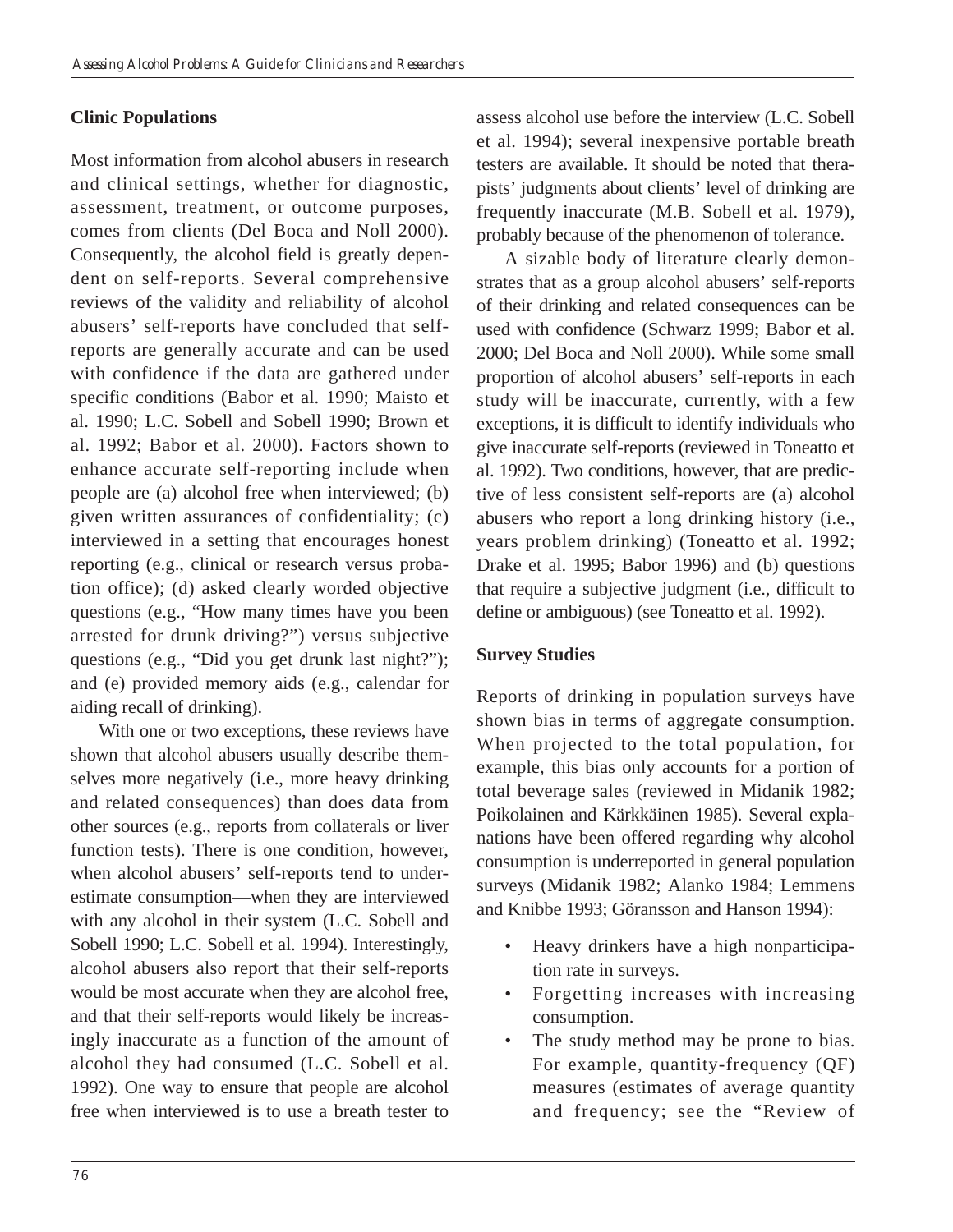Drinking Measures" section of this chapter) result in greater underestimates than daily diaries.

- Questionnaire construction may affect responses (e.g., questionnaires with more questions about atypical drinking result in reports of greater consumption).
- Timeframe may affect response (e.g., seasonal variation affects estimates).

Several studies show that with minimal sampling problems and heavy drinking factored into aggregate consumption, the variability between reports of drinking and alcoholic beverage sales figures can be substantially reduced (Midanik 1982). A report describing two Swedish alcohol surveys sheds some light on discrepancies between reports gathered using different methods (Kuhlhorn and Leifman 1993). Both surveys were conducted by respected research groups and used large numbers of respondents. The two surveys yielded very large differences in their retail sales coverage rates (i.e., registered alcoholic beverages sales), namely, 75 percent and 28 percent. In the survey with a high coverage rate, respondents' daily drinking patterns were able to reflect heavy drinking on weekends by dividing a "normal week's" drinking into four periods (Monday–Thursday, Friday, Saturday, and Sunday). Because the survey with a low coverage rate used a QF measure, a "normal week's" drinking could not be similarly derived. A test of internal validity of the survey with the higher coverage confirmed that the increased coverage was due to the refined nature of the questions.

Other surveys using heavy or atypical drinking questions have reported similar increases in estimates of alcohol consumption. Polich and his colleagues (Polich and Orvis 1979; Armor and Polich 1982) used an adjusted QF method that asked for typical and atypical drinking and found that, by adding questions about heavy drinking days, there was a 43 percent increase in daily per capita consumption. In a study by Göransson and

Hanson (1994), while 15.1 percent of consumers increased their reported drinking using an adjusted QF measure, the overall change in weekly per capita consumption was modest.

Some survey studies have used a recent drinking occasions measure (also called the Finnish period estimate method) or a situation-specific measure (Mäkelä 1971; Hilton 1986; Midanik 1994; Single and Wortley 1994; Wyllie et al. 1994). Such measures ask respondents to report their alcohol use over a time interval involving a number of drinking occasions or specific drinking situations. For each measure, several variations are possible, and, as one might expect, studies using different variants have resulted in different amounts of alcohol reported consumed.

### **Self-Report Summary**

The literature suggests that although the accuracy of an individual's report may be difficult to determine, from a group perspective self-reports of alcohol use from clinical and nonclinical samples are accurate when people are interviewed under the conditions discussed earlier. In addition, it appears that questions about heavy or atypical drinking must be included to accurately capture a person's total alcohol consumption.

# **REVIEW OF DRINKING MEASURES**

Although a number of drinking measures have been developed and reported in the literature, only five satisfied the criteria for inclusion in this *Guide*. Tables 1A and 1B provide descriptive and administrative information for these five measures; see the fact sheets in the appendix for more detail. Table 2 lists how each of these five measures has been psychometrically evaluated. Four of the measures assess drinking only; Form 90 also assesses domains other than alcohol use.

All five measures have been used with adults and adolescents. Most have been used with clinical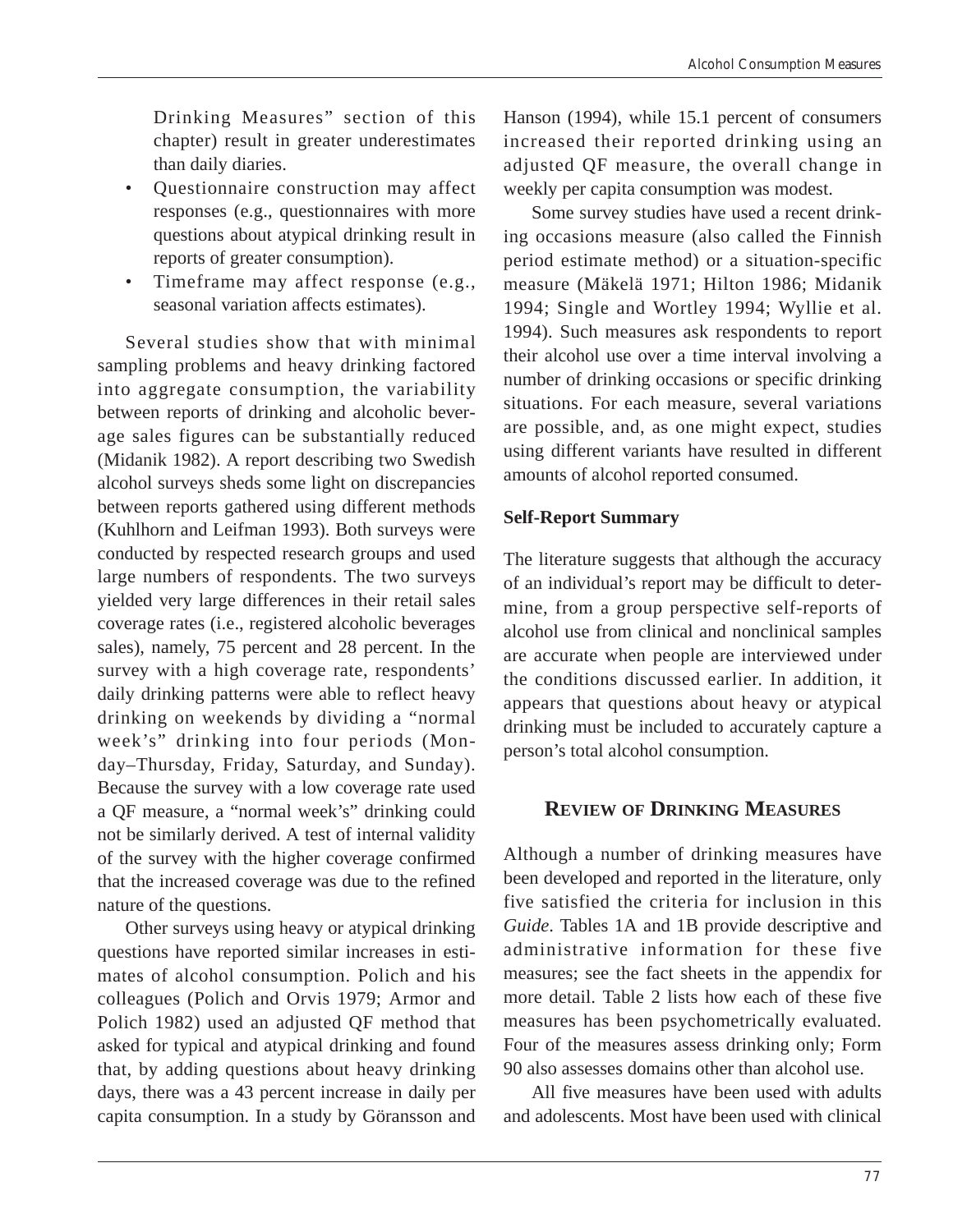| Measure                    | Purpose                                                                                                   | Clinical utility                                                                                                                  | variables generated<br>Drinking                                                                                         | Assessment<br>timeframe                                        | population<br>Target      | used with<br>Groups                                                                  |
|----------------------------|-----------------------------------------------------------------------------------------------------------|-----------------------------------------------------------------------------------------------------------------------------------|-------------------------------------------------------------------------------------------------------------------------|----------------------------------------------------------------|---------------------------|--------------------------------------------------------------------------------------|
| TLFB                       | several dimensions<br>of drinking can be<br>daily drinking;<br>Assessment of<br>separated and<br>examined | treatment; monitoring<br>main features of past<br>Individual picture of<br>advice and<br>feedback during<br>drinking;<br>progress | user-defined categories,<br>level of drinking, time<br>variability, pattern,<br>Daily drinking into<br>to first relapse | recall of 30-360<br>Retrospective<br>days before<br>interview  | adolescents<br>Adults and | Alcohol abusers<br>college students<br>drinkers; males<br>and females:<br>and normal |
| Form<br>90                 | calendar and weekly<br>Assessment of daily<br>drinking using a<br>grid                                    | drinking in the 90 days<br>Individual picture of<br>before last drink<br>main features of                                         | except uses a 90-day<br>interval before last<br>Same as for TLFB<br>drink                                               | recall of 90 days<br>before last drink<br>Retrospective        | adolescents<br>Adults and | abusers; males<br>and females<br>Alcohol                                             |
| DSML                       | Daily recall of<br>drinking                                                                               | d feedback<br>monitoring progress<br>during treatment;<br>Advice an                                                               | Same as for TLFB                                                                                                        | Recall of daily<br>drinking                                    | adolescents<br>Adults and | Alcohol abusers<br>college students<br>drinkers; males<br>and females;<br>and normal |
| <b>HCT</b>                 | Chronological recall<br>from adolescence to<br>of drinking patterns<br>adulthood                          | Information about<br>lifetime drinking<br>patterns                                                                                | maximum of drinking<br>QF average and<br>phases                                                                         | assessment of<br>Retrospective<br>drinking<br>lifetime         | adolescents<br>Adults and | Alcohol abusers<br>and normal<br>drinkers                                            |
| measures <sup>1</sup><br>5 | Assessment of<br>drinking                                                                                 | about number of days<br>drinking and overall<br>Rapid information<br>consumption                                                  | volume variability<br>QF, QF volume,                                                                                    | month or last 30<br>recall of typical<br>Retrospective<br>days | adolescents<br>Adults and | Alcohol abusers<br>college students<br>and normal<br>drinkers;                       |
|                            |                                                                                                           |                                                                                                                                   |                                                                                                                         |                                                                |                           |                                                                                      |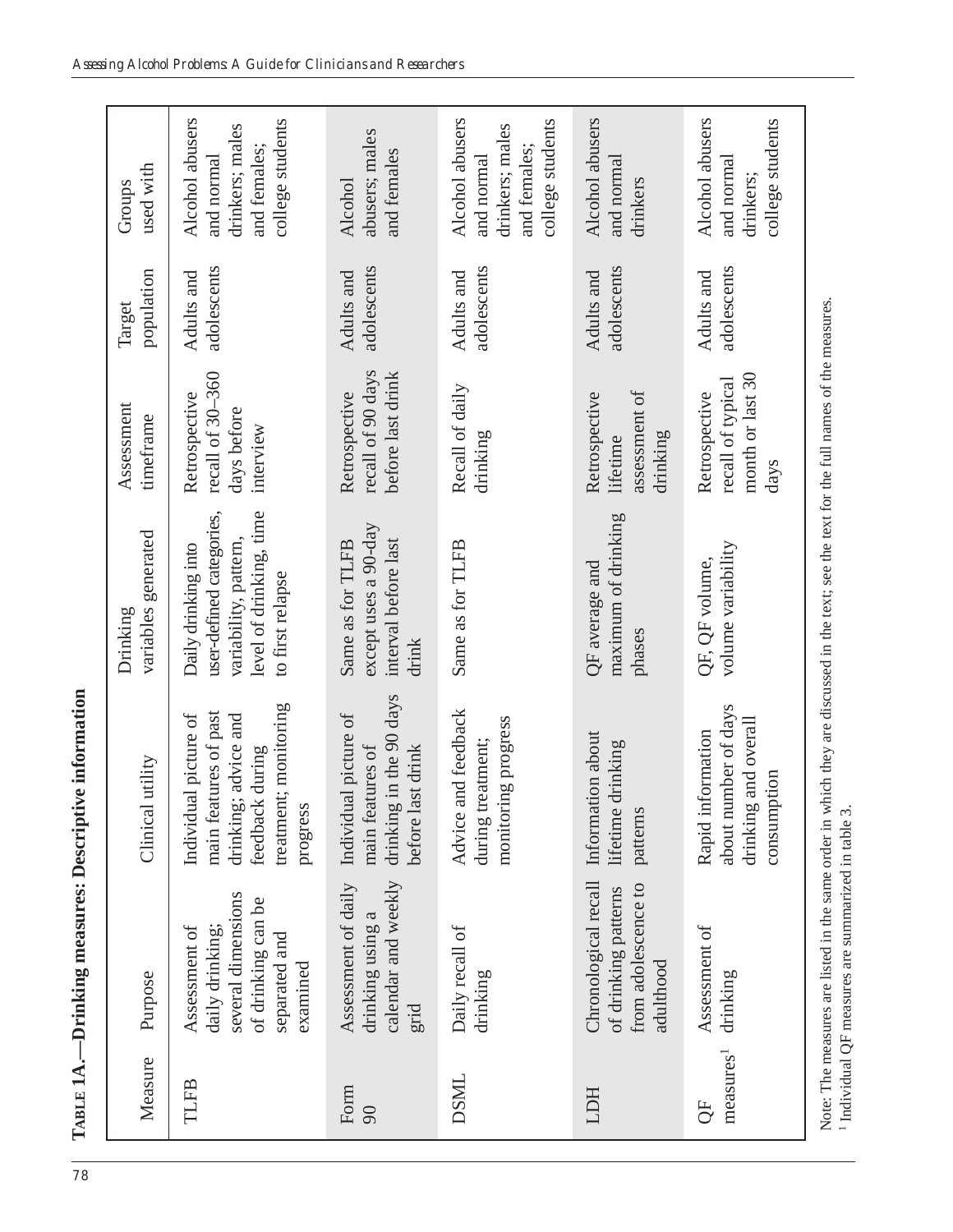| Measure                     | Languages other<br>than English                                                               | Administration<br>options   | Time to administer<br>(min.)                 | Scoring time<br>(min.)        | needed?               | Training Computerized<br>version? <sup>1</sup> | Fee for use?                                      |
|-----------------------------|-----------------------------------------------------------------------------------------------|-----------------------------|----------------------------------------------|-------------------------------|-----------------------|------------------------------------------------|---------------------------------------------------|
| <b>TLFB</b>                 | Spanish, Swedish<br>French, German,<br>Japanese, Polish,<br>Belgian French,<br>Belgian Dutch, | P&P, interview,<br>computer | days, 30 for 360<br>$10-15$ for $90$<br>days | 5 for computer<br>10 for P&P, | Yes                   | Yes                                            | computerized<br>No for P&P,<br>yes for<br>version |
| Form<br>90                  | None                                                                                          | Interview                   | (assessment version)<br>$40 - 60$            | 20                            | Yes                   | $\overline{X}$                                 | $\overline{a}$                                    |
| DSML                        | Spanish, Swedish<br>Japanese, Polish,                                                         | P&P                         | $\sum_{i=1}^{n}$                             | $\sum_{i=1}^{n}$              | $\overline{Q}$        | $\mathcal{L}^{\circ}$                          | $\mathsf{S}^{\mathsf{O}}$                         |
| HCT                         | None                                                                                          | Interview                   | $20 - 30$                                    | $5 - 10$                      | Yes                   | $\overline{X}$                                 | $\overline{X}$                                    |
| measures <sup>2</sup><br>5C | Spanish                                                                                       | P&P                         | $4-60$                                       | 5                             | $\mathcal{L}^{\circ}$ | $\overline{a}$                                 | $\mathcal{L}^{\circ}$                             |

**TABLE 1B.—Drinking measures: Administrative information**  TABLE 1B.-Drinking measures: Administrative information Note: The measures are listed in the same order in which they are discussed in the text; see the text for the full names of the measures.  $NA = not applicable; P\&P = pencil and paper.$ 

1 Computer version of the measure, not computerized scoring. <sup>1</sup> Computer version of the measure, not computerized scoring.

 $^2$  Individual QF measures are summarized in table 3. 2 Individual QF measures are summarized in table 3.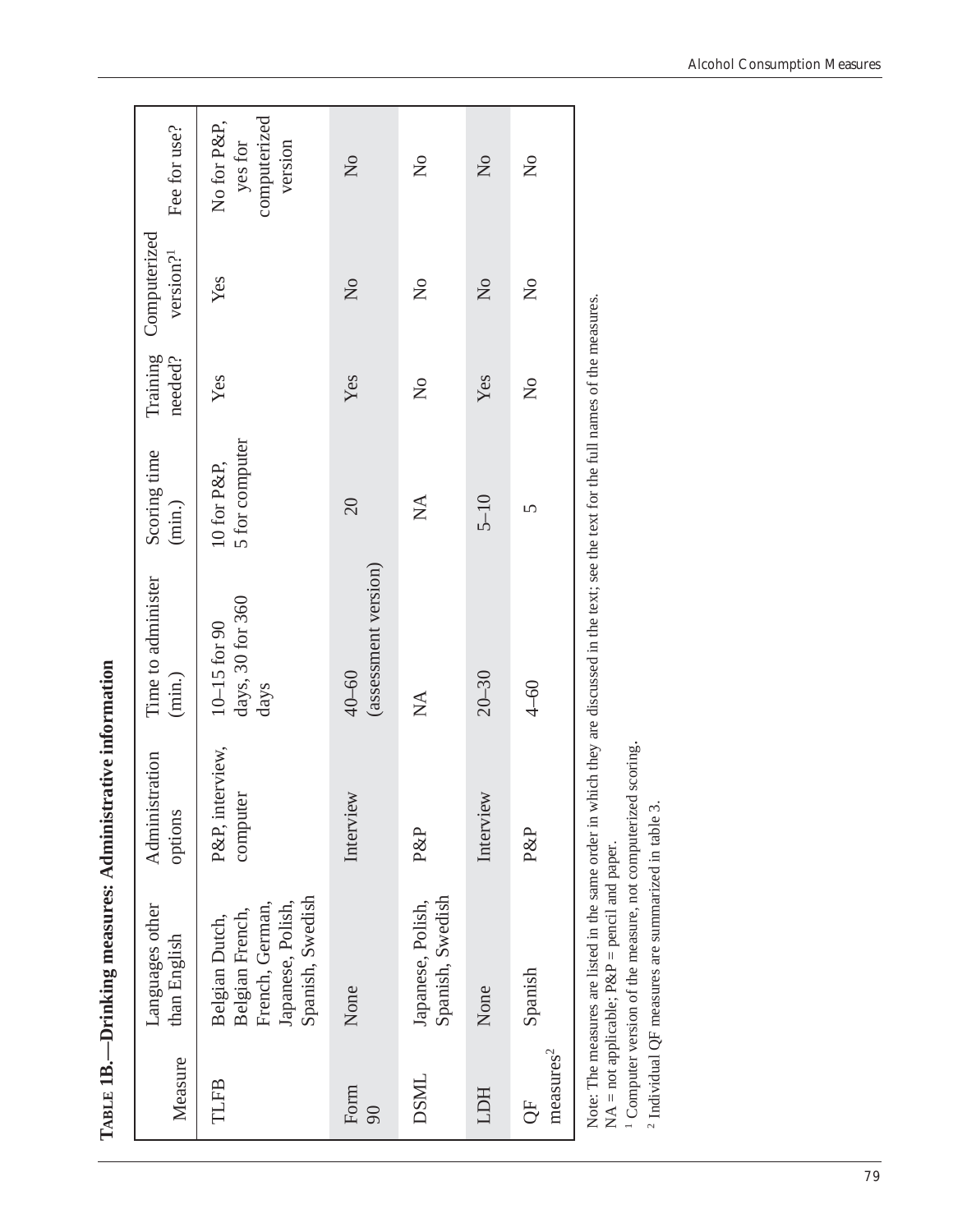|                    |           | Reliability             | Validity |           |           |  |  |
|--------------------|-----------|-------------------------|----------|-----------|-----------|--|--|
| Measure            | Stability | Internal<br>consistency | Content  | Criterion | Construct |  |  |
| <b>TLFB</b>        |           |                         |          |           | $\bullet$ |  |  |
| Form 90            |           |                         |          |           |           |  |  |
| <b>DSML</b>        | <b>NA</b> |                         |          |           | $\bullet$ |  |  |
| <b>LDH</b>         | $\bullet$ |                         |          |           |           |  |  |
| <b>OF</b> measures |           |                         |          |           | $\bullet$ |  |  |

|  |  | TABLE 2.—Availability of psychometric data on drinking measures |
|--|--|-----------------------------------------------------------------|
|--|--|-----------------------------------------------------------------|

Note: The measures are listed in the same order in which they are discussed in the text; see the text for the full names of the measures.  $NA = not applicable.$ 

and normal drinker populations and evaluated with males and females. The five drinking measures can be classified into one of two general recall methods: (a) *Quantity-Frequency:* retrospective estimates of average daily consumption and the average frequency with which consumption occurs; and (b) *Daily Drinking:* retrospective estimates of drinking that occur on each day in the interval.

Four of the five measures collect retrospective data (i.e., information about alcohol use after it occurs). The one concurrent measure, Drinking Self-Monitoring Log (DSML), asks people to record their drinking at about the same time as it occurs. The assessment timeframe over which the measures obtain data range from daily recall, to retrospective recall of drinking in the past year, to lifetime drinking. Not all of the measures inquire about a specific interval; some ask about a "typical" period. Only one of the drinking measures is available in a computerized format. With respect to administration time, the measures vary from about 5 minutes for a brief QF measure, to 30 minutes for a 12-month Timeline interview, to 40–60 minutes for Form 90. Time to score the measures is relatively short (i.e., 5–20 minutes). Some training is required for administration of all of the measures. All pencil-and-paper versions of the measures are available for use without charge.

The summaries presented below will help readers select a measure best suited for their purpose (see the fact sheets in the appendix to this *Guide* for more detail). Selecting a drinking measure requires consideration of several factors: population, time available for the assessment, how the information will be used, timeframe of reports, and the types of information needed. While dayby-day precision cannot be assumed or necessarily expected with any measure, some measures will provide a more complete picture of a person's drinking than others will.

#### **Alcohol Timeline Followback**

The Alcohol Timeline Followback (TLFB), a daily drinking estimation method, provides a detailed picture of a person's drinking over a designated time period. The TLFB method was originally developed as a research tool for use with alcohol abusers, but it has since been adapted for use in clinical settings and has been extended to measure drug and cigarette use (L.C. Sobell et al. 1994; L.C. Sobell and Sobell 1995, 2000). The TLFB has been extensively evaluated with a wide range of clinical and nonclinical populations (L.C. Sobell and Sobell 1992, 1995, 2000) and was chosen by the American Psychiatric Association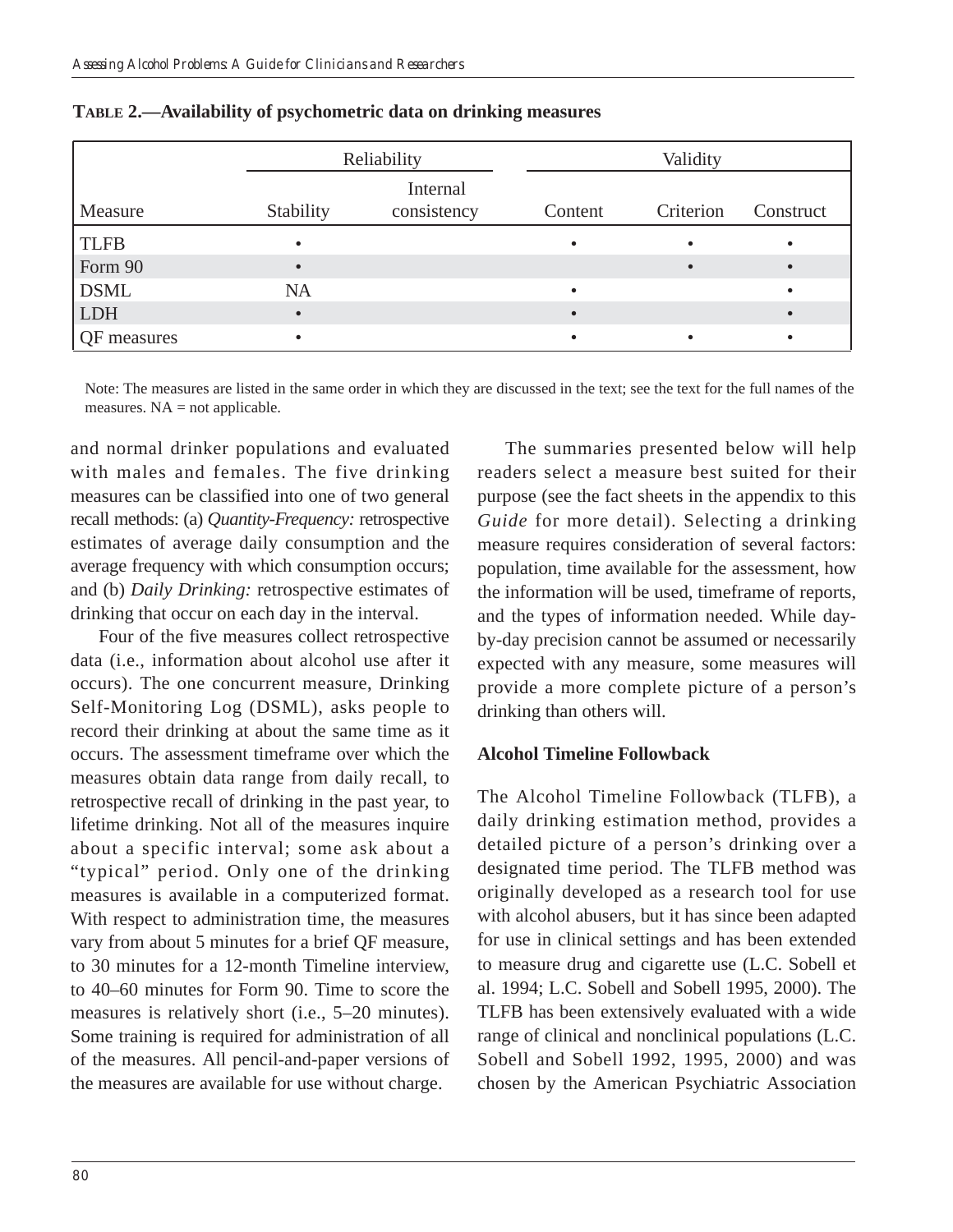as having met criteria for inclusion in their *Handbook of Psychiatric Measures* (American Psychiatric Association 2000).

The TLFB is a calendar-based form in which people provide retrospective estimates of their daily drinking, including abstinent days over a specified period of time ranging up to 12 months prior to the interview. Memory aids are used to enhance recall. The amount of time needed to administer the TLFB varies as a function of the assessment interval (e.g., 90 days =  $10-15$ ) minutes;  $12$  months = 30 minutes).

The TLFB can generate a number of variables that provide more precise and varied information about a person's drinking than is produced by QF methods. The TLFB can generate variables to portray pattern, variability, and level of drinking. Administration of the TLFB is flexible: It can be self-administered or administered in person by trained interviewers, and it is available in penciland-paper and computerized formats (L.C. Sobell and Sobell 1996*a*). It has been translated into French, German, Japanese, Polish, Spanish, and Swedish. The TLFB can collect drinking data for different purposes (i.e., assessment, followup, and collateral followup) and by multiple methods (i.e., in person or by phone, mail, or computer). Finally, the TLFB has very good psychometric characteristics with a variety of drinker groups.

Daily drinking recall methods and retrospective daily diaries that are like the TLFB method have been used in other studies with similar results (Redman et al. 1987; Werch 1989; Flegal 1990; Webb et al. 1990; O'Hare 1991; O'Hare et al. 1991; Webb et al. 1991; Lemmens et al. 1992). The TLFB was adapted for use in Project MATCH (Miller and Del Boca 1994; Tonigan et al. 1997), a multisite matching trial of the National Institute on Alcohol Abuse and Alcoholism (NIAAA). This adaptation, called Form 90, assesses drinking as well as other domains and is discussed later in this chapter.

#### **Alcohol Timeline Followback (TLFB)**

RECOMMENDED USE: To evaluate specific changes in drinking. Use when relatively precise estimates (versus QF methods) of drinking are necessary, especially when a complete picture of the distribution of drinking days (i.e., high- and low-risk days) is needed.

ADVANTAGES: This is the measure of choice when drinking is variable (e.g., problem or binge drinkers), or when relatively precise estimates of drinking are needed (e.g., frequency of drinking at specific levels). The pattern, variability, and level of drinking can be profiled using variables such as percentage of days drinking at different levels or the pattern of weekend/weekday drinking.

A discussion of the results of the TLFB with the client can be used to point out triggers to use, high-risk situations, and relapse periods. Repeated administrations of the TLFB from assessment, over the course of treatment, and throughout followup will produce a continuous profile of changes in drinking. The profile can assist clients in seeing where progress has been made and where problems still exist. A video is available to train interviewers in how to use this method (L.C. Sobell and Sobell 1996*b*).

The TLFB can be used in treatment as an advice-feedback tool. For example, using the information provided by a client on the TLFB, a personalized feedback summary that includes group norm comparisons of the person's drinking in the past year as well as health risk indicators and the cost of drinking can be prepared. Such feedback can be used to enhance a client's motivation and increase commitment to change (L.C. Sobell et al. 1996; Treatment Improvement Protocol Series 35 Consensus Panel 1999).

LIMITATIONS: If time is at a premium or less precise information about drinking is needed (e.g., some survey studies), the TLFB would be too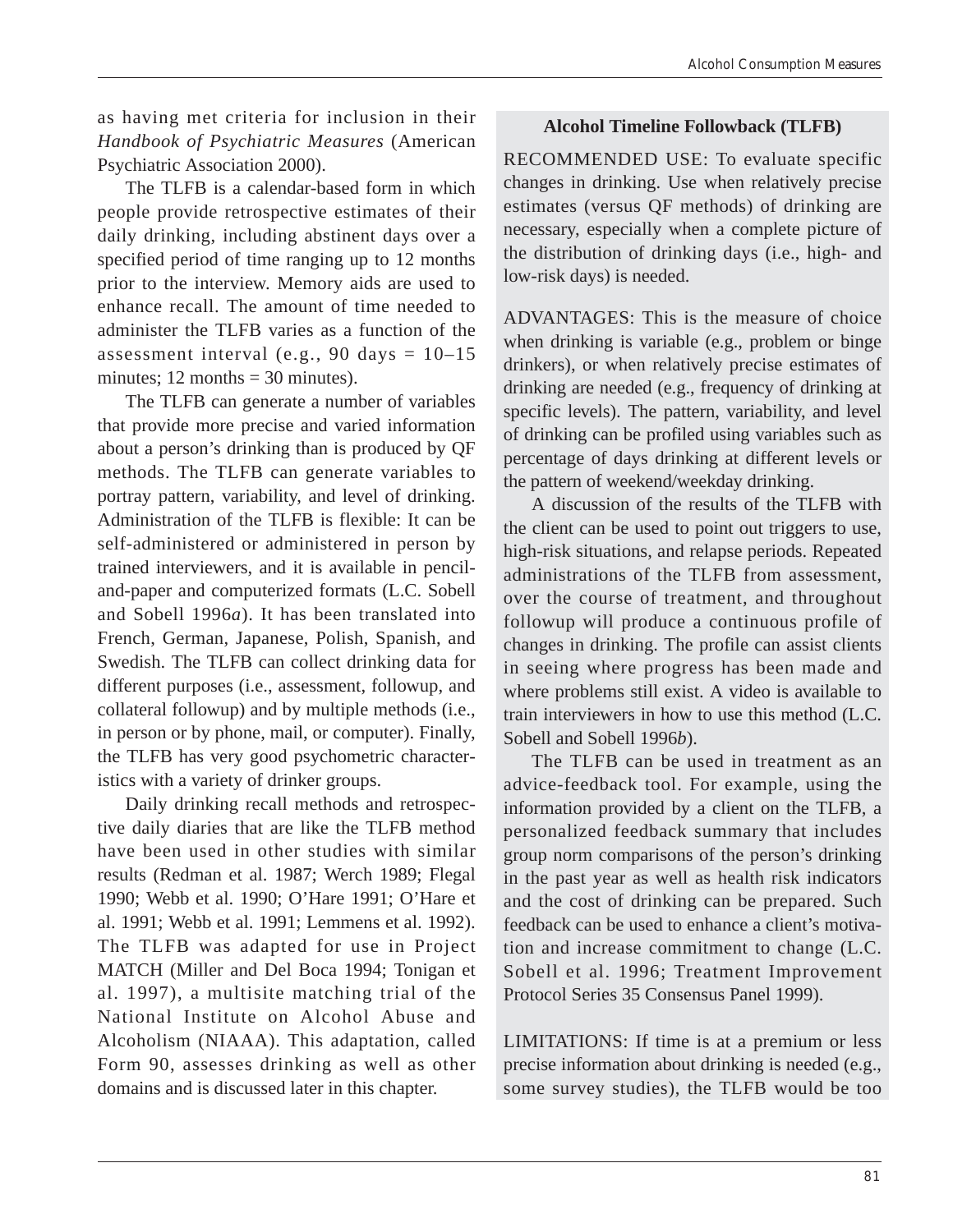demanding. In addition, in some situations (e.g., mailed-out questionnaires) the TLFB may not be justified because it increases the burden on respondents, which may in turn result in increased attrition rates (Cunningham et al. 1999; L.C. Sobell et al. in press). In such cases, a QF measure can increase the percentage of clients for followup, albeit with less specific drinking data (L.C. Sobell et al. in press).

# **Form 90**

Form 90 can generate baseline and followup information. Besides collecting daily drinking information for 90 days prior to the last drink, Form 90 also collects data on other aspects of clients' functioning (e.g., use of drugs; experience with medical and psychological treatments; lifestyle activities such as work, school involvement, and religious participation). Form 90, which was developed for Project MATCH (1993),

combined two previously published methods for assessing alcohol consumption. A calendar base is used to ensure a continuous record for each day in the assessment period, in the manner of the Timeline Followback (TLFB) method ([L.C.] Sobell and Sobell 1992). Because drinking patterns often manifest consistency from week to week or from episode to episode, a grid averaging method (Miller and Marlatt, 1984) was incorporated to capture efficiently such consistent patterns when they occur, inserting them into appropriate sections of the calendar (Tonigan et al. 1997, p. 358).

Form 90 has been shown to have convergent validity with QF and grid measures (Grant et al. 1995) as well as satisfactory reliability "when interviewers have received careful training and supervision in its use" (Tonigan et al. 1997, p. 358). Form 90 can be used to collect drinking data for various applications (i.e., intake; telephone followup; collateral intake and followup).

# **Form 90**

RECOMMENDED USE: To evaluate specific changes in drinking before and after treatment for 90 days before the date of the last drink. Use when relatively precise estimates of drinking are needed.

ADVANTAGES: When drinking is variable (e.g., problem or binge drinkers) or when relatively precise estimates of drinking are needed (e.g., frequency of drinking at specific levels). The pattern, variability, and level of drinking can be profiled using variables such as percentage of days drinking at different levels or the pattern of weekend/weekday drinking. Assessment data from Form 90 can be used in treatment as an advice-feedback tool to enhance a client's motivation to change.

LIMITATIONS: If time is at a premium or less precise information about drinking is needed (e.g., survey studies or physicians' offices), Form 90 would be too demanding because it takes 40–60 minutes to obtain 90 days of drinking and related information. Although Form 90 can collect sequential 90-day chunks of drinking data, its psychometric evaluation has been limited to the 90 days before the date of the last drink. Thus, if more than 90 days are needed (e.g., comparable 1 year pretreatment and 1-year posttreatment data), then the TLFB method should be used because it has good psychometric characteristics for daily drinking data up to 360 days from the date of the interview. In addition, Form 90 cannot be used in some situations (e.g., mailed-out questionnaires, surveys, and self-help interventions) because the authors feel it requires trained interviewers.

# **Drinking Self-Monitoring Log**

Self-monitoring of drinking involves recording consumption on a daily or a drink-by-drink basis.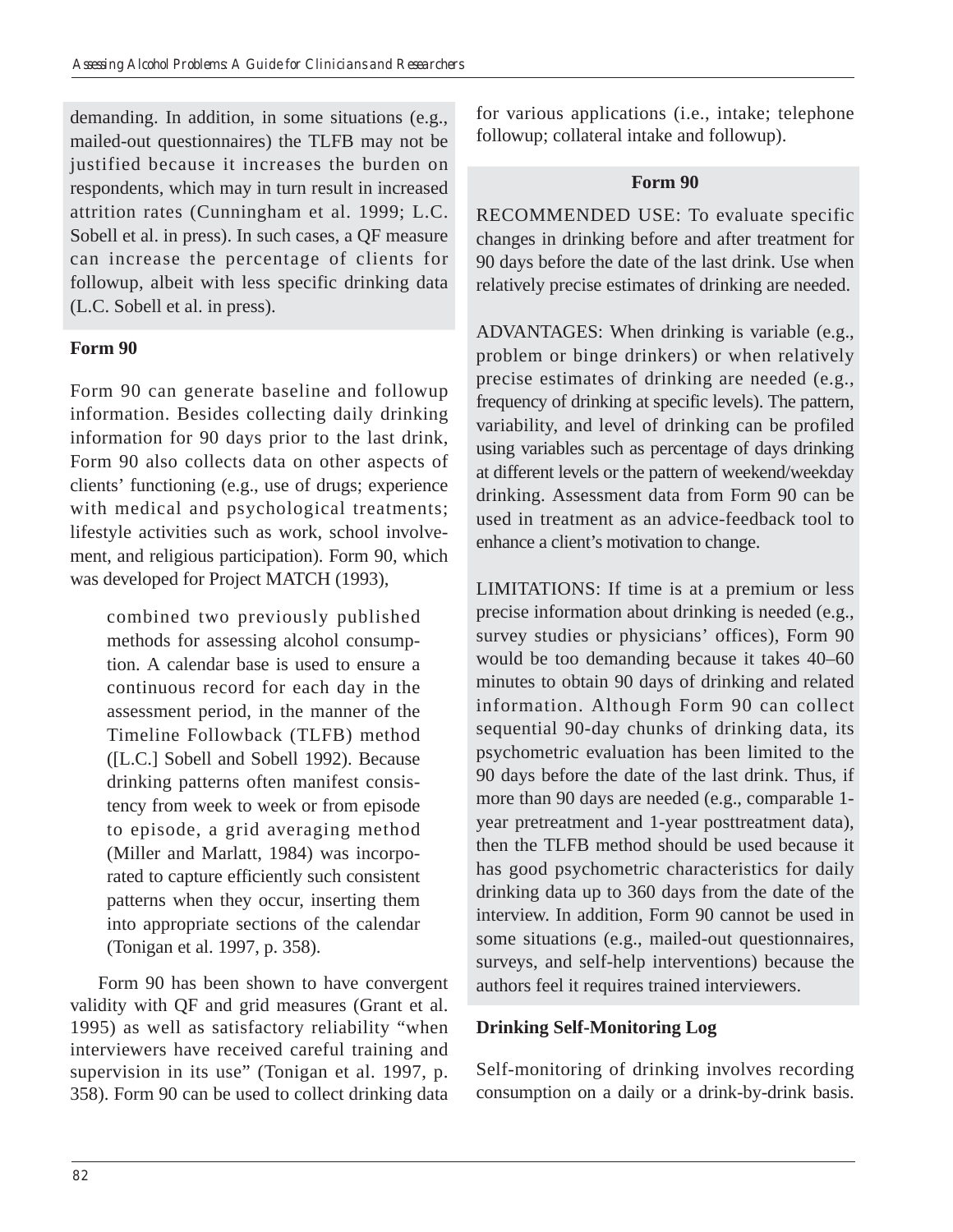In contrast to other measures in this chapter, which are retrospective, self-monitoring is intended to concurrently record different aspects of alcohol use (e.g., amount, frequency, mood, urges) when it occurs. Self-monitoring has been widely used for assessment and treatment monitoring of different behaviors (Korotitsch and Nelson-Gray 1999). With respect to alcohol use, several logs and diaries have been used over the years (Vuchinich et al. 1988; L.C. Sobell et al. 1994). Because drinking is recorded either when it occurs or shortly thereafter, this method is subject to fewer memory problems than retrospective measures (Samo et al. 1989; M.B. Sobell et al. 1989; Lemmens et al. 1992). That is, slightly higher frequency of drinking is reported by DSML than by retrospective methods, although reports of amount consumed per drinking day are not affected by method type. One limitation, however, is that not all individuals comply with self-monitoring instructions (Sanchez-Craig and Annis 1982).

An important issue with assessing drinking concurrently is that while accuracy might improve, recording one's drinking may be reactive (i.e., the method of recording may impact drinking by reducing it) and could seriously confound research designs. Not only is the evidence for the reactivity of self-monitoring weak, but few studies have used clinical populations (Nelson and Hayes 1981; Korotitsch and Nelson-Gray 1999). In two clinical trials where self-monitoring was used as a control/waiting condition, significant reductions in drinking were observed (Harris and Miller 1990; Kavanagh et al. 1999). It should be noted, however, that for clinical purposes, reactivity may be desirable (e.g., feedback is intended to encourage clients to reduce their drinking).

## **Drinking Self-Monitoring Log (DSML)**

RECOMMENDED USE: When slightly more accurate information about the frequency of drinking is necessary or desired, and for obtaining reports of daily drinking reports during treatment.

ADVANTAGES: Self-monitoring provides feedback about treatment progress and can be used to identify situations that pose a high risk of relapse (e.g., monitoring urges); it also gives clients an opportunity to discuss their drinking during treatment. When used during treatment in conjunction with a retrospective daily recall method, selfmonitoring provides a continuous record of daily drinking from pretreatment throughout treatment. Discussion of self-monitoring during treatment gives clients advice and feedback about changes in their drinking and related behaviors (e.g., urges, avoidance of high-risk situations) and allows them to evaluate their progress toward their goals. Such advice can enhance or strengthen motivation for change. For example, if positive changes have occurred, discussion of these changes can be used to increase a client's self-efficacy (e.g., "That is a big change from when you entered treatment. How were you able to not drink this past week?").

LIMITATIONS: Because self-monitoring cannot provide retrospective drinking data, it can only be used for pretreatment assessment if a baseline monitoring period precedes treatment. In addition, some individuals will not comply with instructions to self-monitor their drinking.

# **Lifetime Drinking Measures**

Measures of lifetime drinking structurally parallel QF methods because they ask about average quantities and average frequencies of drinking, but over an entire drinking career or very long time periods (L.C. Sobell et al. 1993). Three different lifetime drinking measures have been developed. The first and most widely used, the Lifetime Drinking History (LDH) (Skinner and Sheu 1982), is a structured QF measure that captures distinct phases and changes in a person's lifetime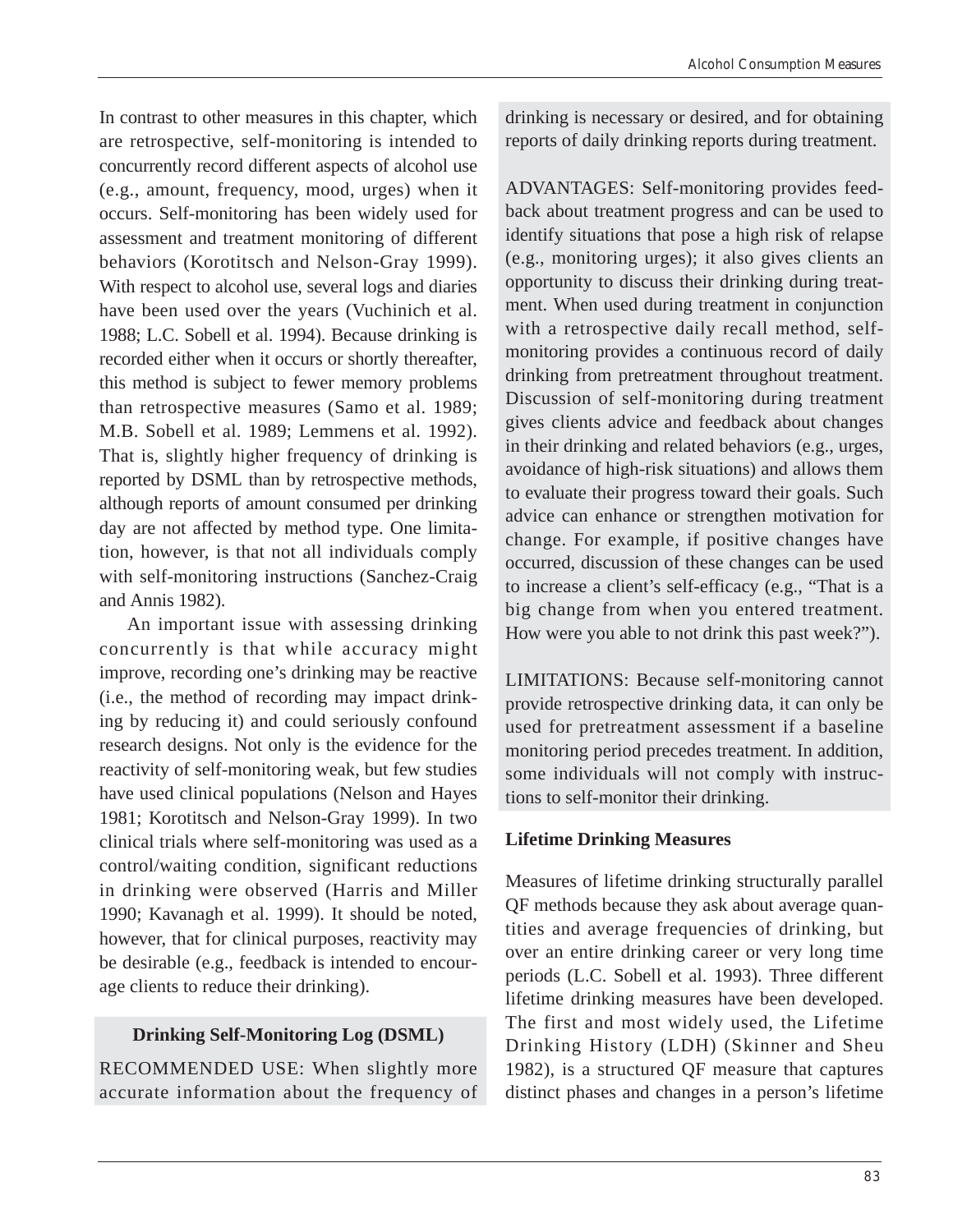drinking patterns by asking about the typical and maximum quantity consumed per occasion as well as the frequency of drinking for the typical and maximum amount. Because the LDH allows respondents to report their own temporal phase changes, it uses a floating time interval to collect data. The goal is to obtain information about people's alcohol use over their drinking career, specifically capturing major changes in drinking patterns. To better capture frequent heavy drinking patterns, a maximum frequency category was added to the original LDH (L.C. Sobell et al. 1988). The LDH takes about 20–30 minutes to complete.

The other two lifetime drinking measures have seen limited use and have each been evaluated in one study. Neither measure has involved clinical populations. The Concordia Lifetime Drinking Questionnaire (CLDQ) assesses lifetime drinking as well as drinking in the 30 days before the last drink (Chaikelson et al. 1994). The CLDQ, whose drinking questions were adapted from Armor and Polich (1982), is administered in a structured interview format and takes about 20 minutes to complete. Like the TLFB, the CLDQ uses visual aids for reconstructing lifetime drinking patterns.

The newest lifetime drinking measure, the Cognitive Lifetime Drinking History (CLDH) (Russell et al. 1997, 1998), "borrows heavily from Skinner's LDH and employs some of the cognitive techniques from the Sobells' Timeline Followback (TLFB) technique" (Lemmens 1998, p. 31s). Before completing the CLDH, respondents use a calendar to note important life events. The CLDH, a computer-administered interview, uses either a floating or a fixed interval (i.e., discrete time periods) and has demonstrated satisfactory reliability for estimates of times intoxicated in a lifetime.

In a thorough review of lifetime drinking measures, Lemmens concluded that while "reliability of lifetime drinking volume varies between 0.90 and 0.67, and is generally quite reliable" (Lemmens 1998, p. 30s), validity measures are

lacking. In another review, Gmel and colleagues (2000) stated that considerable research has been conducted on retrospective lifetime assessments, especially drinking measures, and that reports of distant consumption seem to be as good as and sometimes better than current reports of drinking as a measure of consumption.

#### **Lifetime Drinking Measures**

RECOMMENDED USE: To obtain a lifetime or long-term (i.e., greater than the past year) summary of alcohol consumption. These measures take about 20–30 minutes to complete. They provide an overall picture of respondents' alcohol consumption rather than a detailed daily account.

ADVANTAGES: Such measures are advantageous when a longer assessment interval is needed, such as when assessing drinking patterns from adolescence through adulthood, or over a selected time period in the distant past (e.g., natural recovery studies).

LIMITATIONS: Despite reasonably high reliability for an aggregate index of drinking, the LDH lacks precision for the most recent drinking period (Skinner and Allen 1982). Thus, if information about drinking in the past year is needed, a daily drinking estimation procedure should be used.

## **Quantity-Frequency Measures**

QF methods, of which there are many, inquire about "average" or "typical" consumption patterns, usually over a specific time period. These methods, also known as estimation formulas, require respondents to report an average pattern of consumption (e.g., "How many days *on average*—in a specific time interval—did you drink beer, and when you drank beer, *on average*  how many beers did you drink?"). Most QF methods repeat these questions for each major alcoholic beverage type (i.e., beer, wine, hard liquor) and then sum across beverage types.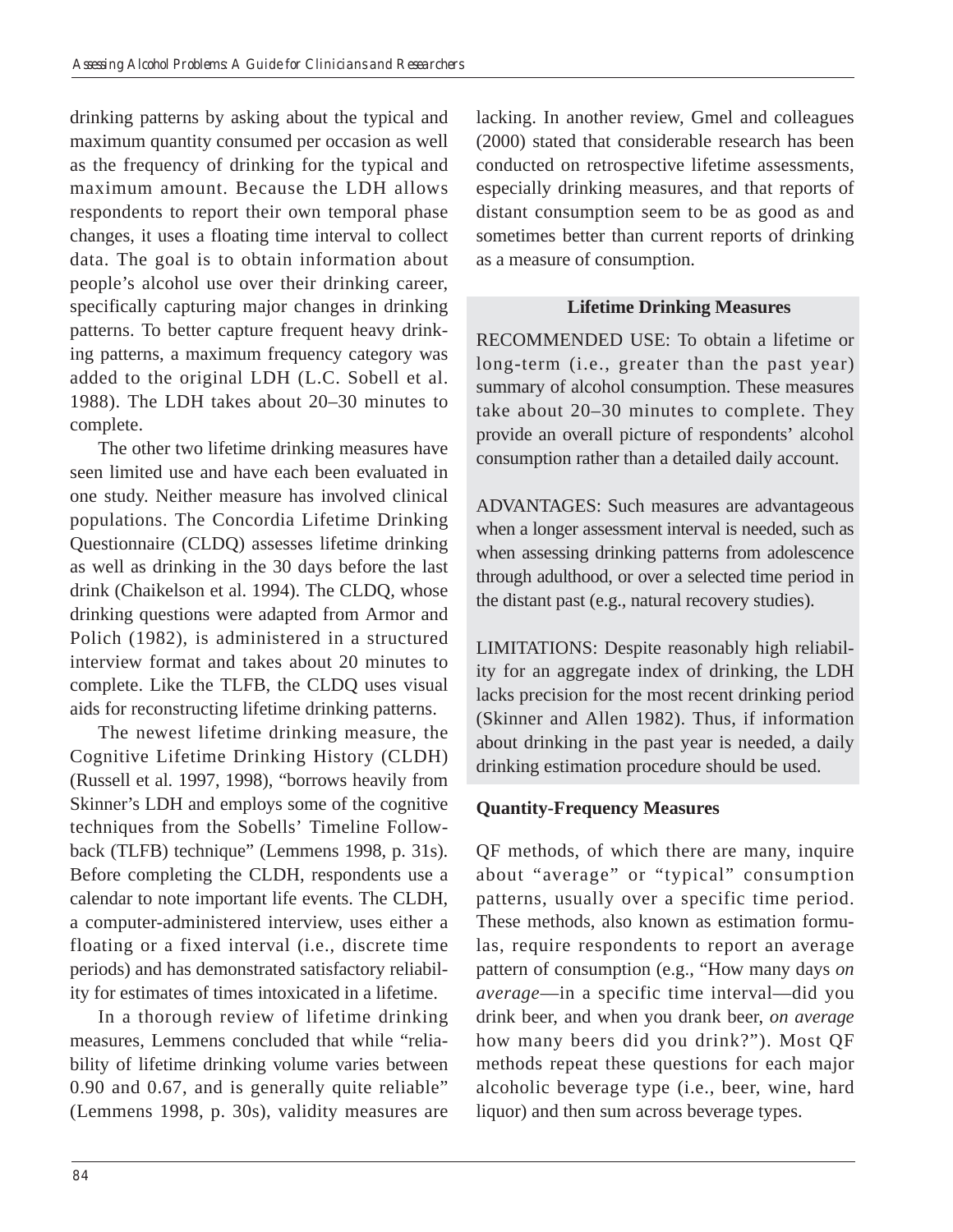QF measures range from simple scales to sophisticated multidimensional scales. The two major types are single dimensional (e.g., average drinks/day) and multidimensional (e.g., volume variability and volume pattern). The simplest QF measure assesses amount of drinking on average drinking days (Q) and the average number of days when alcohol was consumed (F). The two numbers (i.e., Q and F) are multiplied to derive an estimated total volume referred to as "QF." The multidimensional measures classify individuals into drinker categories based on cross-classifications of quantity and frequency of drinking. The number of drinking categories that have been used for multidimensional measures ranges from 3 to more than 10. For more information, readers are referred to an excellent review of QF methods, including their development, rationale, questionnaire items, and a list of studies (Room 1990).

Although there are several QF variants, in tables 1A and 1B all measures are combined under one category labeled "QF measures." To better understand the variability inherent in QF measures, table 3 lists the major QF measures, the types of drinking data that can be calculated, and the assessment period over which they can collect data.

For all QF measures the following two variables can be calculated: *average quantity per occasion*—average or typical amount of drinking on a given day—and *average frequency per occasion*—how often in a given time interval (e.g., per week, per month) a person consumes the average quantity. Because QF methods ask for average amounts, some methods have included measures of variability or maximum consumption to gather data for occasional heavy drinking. Thus, for some methods *maximum quantity* and *frequency of the maximum quantity* are also obtained. *Variability of quantity per occasion* was introduced in some methods to assess the proportion of drinking occasions in which different numbers of drinks (e.g.,  $1-2$ ,  $5-9$ ,  $\geq 10$ ) were consumed.

The first QF measure, developed 50 years ago (Straus and Bacon 1953), classified drinkers by their "typical" drinking patterns. Although this first QF measure inquired about drinking in the past year, subsequent measures have assessed drinking over shorter intervals such as the past 30 days. By today's standards, the first QF measure was primitive because it only asked for the average amount consumed on a given occasion and the average frequency of drinking for three beverage types.

One major criticism of early QF measures was that by only measuring quantity and frequency there was no indication of the variability of a respondent's drinking (Room 1990). Thus, early QF measures were not sensitive to individuals who drank infrequently and consumed large amounts when they drank. For example, consider the following three drinking patterns: someone who drinks 2 drinks every day for a week, someone who drinks 14 drinks on a single day, and someone who has 7 drinks 2 days a week. Although all three patterns result in the same total amount consumed per week (i.e., 14 drinks), if they are extended out over several years they would not only represent very different drinking styles but would also result in different health risks. Recognizing this problem, Cahalan and his colleagues developed two alternative QF measures that assessed the variability of drinking habits (Alanko 1984; Room 1990). For each beverage type, these two methods inquired about the frequency of drinking and the "proportion of drinking occasions" for the various numbers of drinks. The category classifications and calculations for both measures are described in detail elsewhere (Cahalan et al. 1969).

The first measure, Quantity-Frequency Variability (QFV) Index, extended the QF measure by measuring maximum quantity per occasion (Cahalan et al. 1969). The proportion of occasions for the QFV Index is determined by asking how often the person consumed 5+, 3–4, and 1–2 drinks. Proportions are defined on a 4-point scale ranging from nearly every time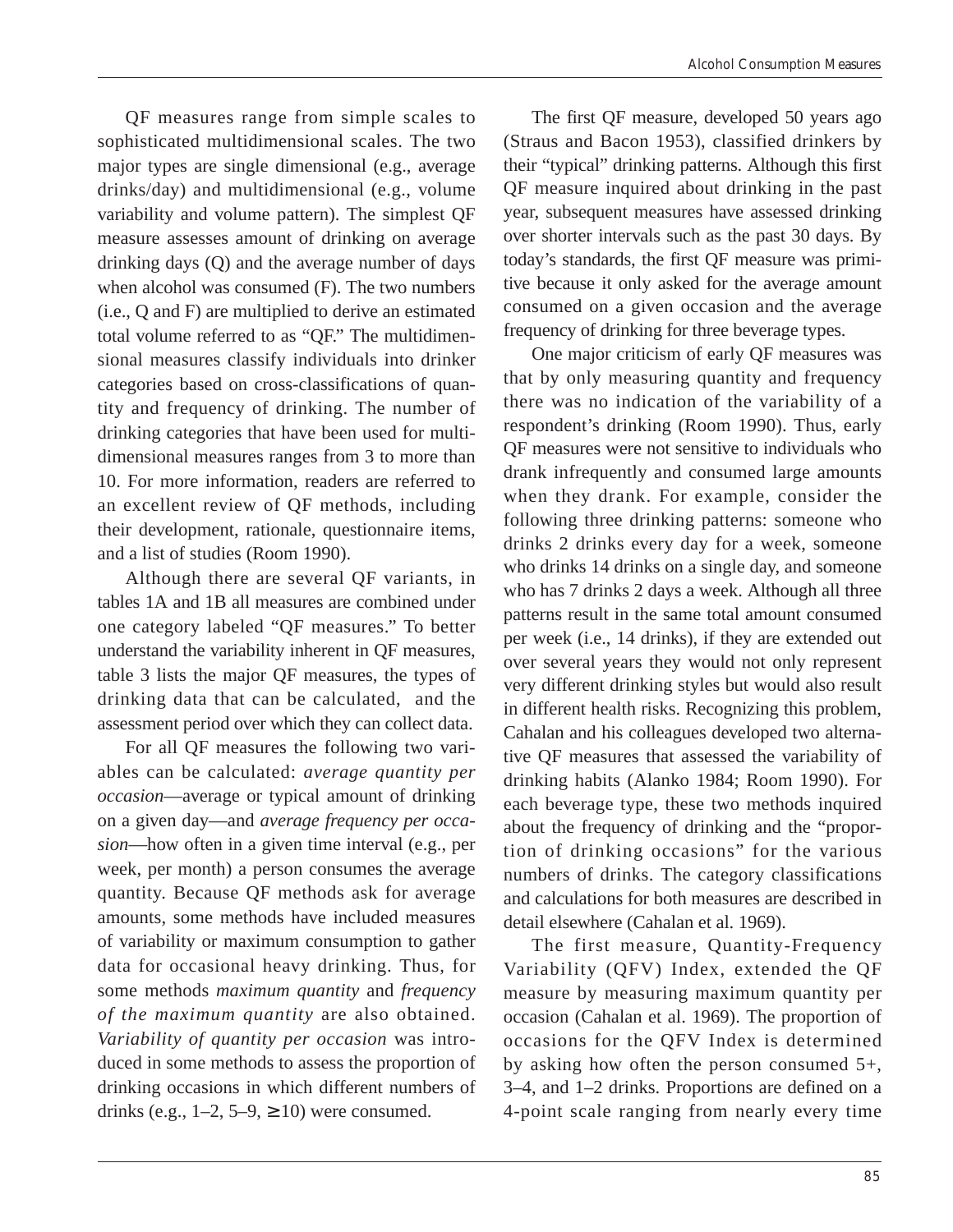|                                                                                           |                                                 |                                         | Drinking variables                            |           |                                                                           |           |                                                                                      |
|-------------------------------------------------------------------------------------------|-------------------------------------------------|-----------------------------------------|-----------------------------------------------|-----------|---------------------------------------------------------------------------|-----------|--------------------------------------------------------------------------------------|
| Measure (reference)                                                                       | Average/<br>typical<br>quantity per<br>occasion | Average<br>frequency<br>per<br>occasion | Variability<br>of quantity<br>per<br>occasion | quantity  | Frequency of<br>Maximum maximum Aggregate<br>quantity volume <sup>1</sup> |           | Assessment timeframe                                                                 |
| <b>Quantity-Frequency</b><br>(Straus and Bacon 1953)                                      |                                                 | $\bullet$                               |                                               |           |                                                                           |           | Past year                                                                            |
| Volume-Variability Index<br>(Cahalan and Cisin 1968)                                      | $\bullet$                                       | $\bullet$                               | $\bullet$                                     |           |                                                                           | $\bullet$ | Average/month                                                                        |
| Quantity-Frequency Variability Index<br>(Cahalan et al. 1969)                             |                                                 | $\bullet$                               |                                               |           |                                                                           |           | Average/month                                                                        |
| <b>Volume-Pattern Index</b><br>(Bowman et al. 1975)                                       | $\bullet$ 2                                     | $\bullet$ 2                             |                                               |           |                                                                           | $\bullet$ | Maximum<br>of 3 months                                                               |
| <b>NIAAA Quantity Frequency</b><br>(Armor et al. 1978)                                    |                                                 | $\bullet$                               |                                               |           |                                                                           |           | Past 30 days                                                                         |
| Khavari Alcohol Test<br>(Khavari and Farber $1978$ ) <sup>2</sup>                         |                                                 | $\bullet$                               |                                               |           |                                                                           |           | None stated                                                                          |
| <b>Composite Quantity</b><br>Frequency Index<br>(Polich and Orvis 1979)                   |                                                 |                                         |                                               |           |                                                                           |           | 30 days before last drink<br>for quantity-frequency, past<br>year for high frequency |
| <b>Rand Quantity Frequency</b><br>(Polich et al. 1981)                                    |                                                 | $\bullet$                               | $\bullet$                                     |           |                                                                           |           | 30 days before<br>last drink                                                         |
| <b>Graduated-Frequency Measure</b><br>(Clark and Midanik 1982; Midanik 1994) <sup>3</sup> |                                                 |                                         |                                               | $\bullet$ |                                                                           | $\bullet$ | Past 12 months                                                                       |
| <b>Lifetime Drinking History</b><br>(Skinner and Sheu 1982)                               | $\bullet$                                       | $\bullet$                               | $\bullet$                                     | $\bullet$ | •4                                                                        | $\bullet$ | Lifetime                                                                             |
| Concordia Lifetime Drinking<br>Questionnaire (Chaikelson et al. 1994)                     |                                                 | $\bullet$                               |                                               | •5        |                                                                           |           | Lifetime/30 days<br>before last drink                                                |
| <b>Cognitive Life Drinking History</b><br>(Russell et al. 1997)                           |                                                 |                                         |                                               |           |                                                                           |           | Lifetime                                                                             |

### 86**TABLE 3.—Summary of quantity-frequency drinking measures**

<sup>1</sup> Average drinks per day in the interval.<br><sup>3</sup> Combined beverage use (e.g., two beers and one glass of wine).<br><sup>2</sup> Modified version of Quantity-Frequency Variability Index<sup>4</sup> Frequency of maximum amount category added by L

2 odified version of Quantity-Frequency Variability Index <sup>4</sup> Frequency of maximum amount category added by L.C. Sobell et al. (1988).<br>
<sup>5</sup> Current drinking questions from Armor and Polich (1982).

 $5$  Current drinking questions from Armor and Polich (1982).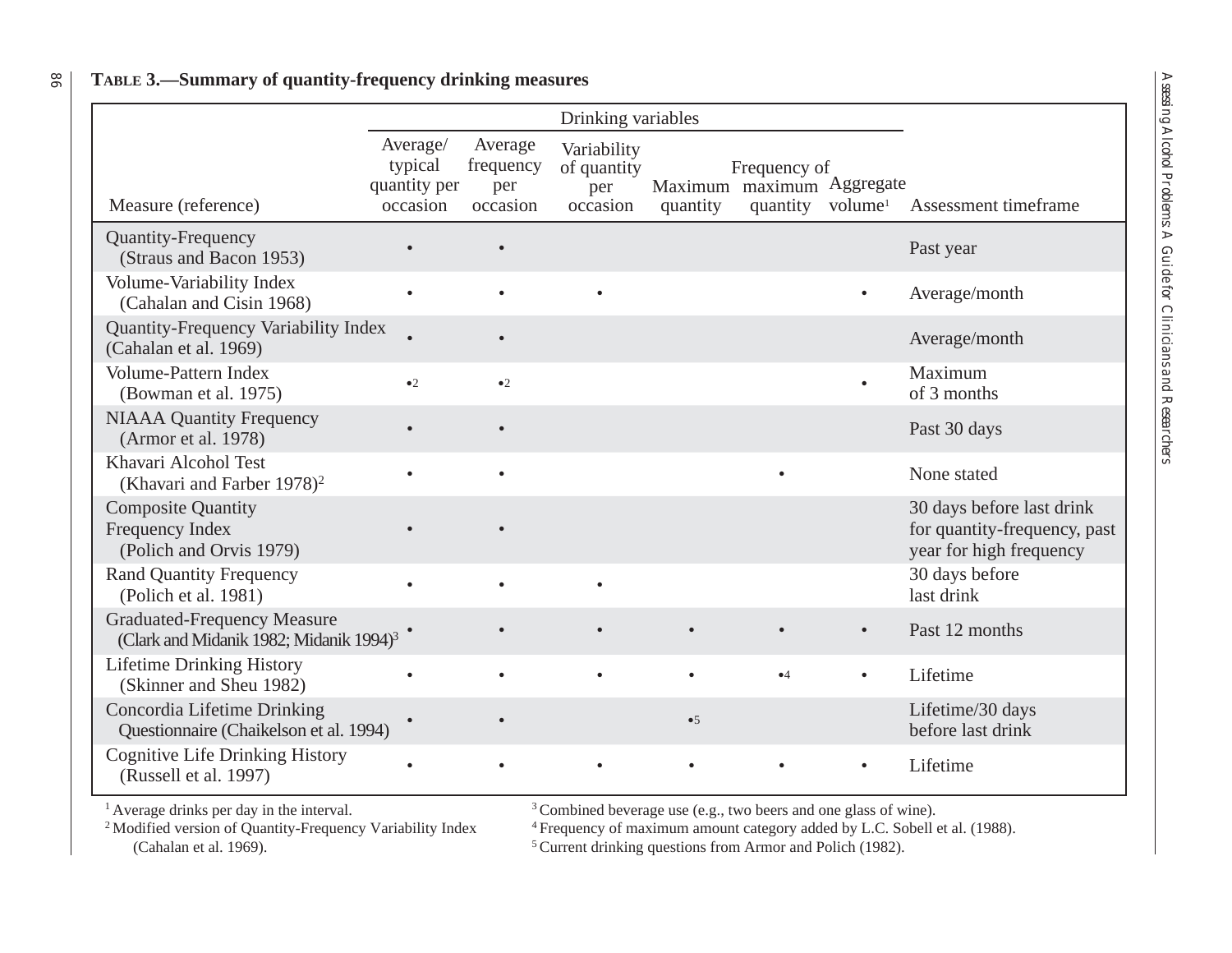to never. Based on respondents' answers regarding the alcoholic beverage consumed most often, a complicated classification schema with 11 classes of quantity and variability components was developed (Cahalan et al. 1969). The QFV Index is derived by combining the quantity-variability classification for the beverage most often consumed with frequency of drinking any alcoholic beverage. Lastly, although somewhat arbitrary, these QFV classifications led to the creation of five drinker groups: heavy, moderate, light, infrequent, and abstainers.

The second QF variability measure, the Volume-Variability (VV) Index, classifies drinking into eight categories (see Cahalan et al. 1969, p. 215) based on the aggregate volume  $(Q \times F)$ and the maximum quantity variables (Cahalan and Cisin 1968). The VV Index was developed based on the "principle that spacing or bunching of drinks is more important than aggregate volume in characterizing an individual's drinking patterns" (Cahalan et al. 1969, p. 17). The VV Index computes a person's average daily volume (multiplying the frequency of drinking each beverage—i.e., number of days drinking per 30 days—by estimated quantity of the beverage consumed per occasion) and then classifies drinkers as to whether they ever had as many as 5 drinks on one occasion (Cahalan et al. 1969).

Cahalan and his colleagues recommended using the VV Index because it has "all of the useful characteristics of the QFV Index and also preserves the distinction between those who consume a given volume by bunching or massing their drinks and those who space them out" (Cahalan et al. 1969, p. 17). Compared with the QFV Index, the VV Index is more sensitive to differences in the middle range of drinking (noted in Khavari and Farber 1978). As additional surveys were conducted, it became apparent that the upper range category of 5+ drinks was insensitive to very heavy drinking (i.e., substantial numbers of individuals drink at these levels).

Consequently, Cahalan and his colleagues combined two methods: "proportion of occasions" questions for 5+, 3–4, and 1–2 drinks and nonbeverage-specific questions for 8–11 and 12+ drinks for a 1-year reporting period (Room 1990).

The Khavari Alcohol Test (Khavari and Farber 1978), a 12-question version of the QF method used by Cahalan and his colleagues (1969), asks respondents to report their usual frequency of drinking, the usual amount consumed per occasion, the maximum amount consumed on any one occasion, and the frequency of the maximum amount. These four questions are repeated for each of three alcoholic beverage types. Respondents are first categorized into 1 of 11 frequency categories, and then their drinking is plotted and compared with normative values.

In an effort to avoid the classification of drinkers into discrete categories, Bowman and his colleagues (1975) developed a continuous measure reflecting the volume and pattern of a person's drinking. The volume component is an aggregate volume measure derived from QF data, and the pattern component is an adjusted standard deviation measure indicating the degree of volume variability over time. Although the Volume-Pattern Index was an attempt to improve on previous QF methods, it has been criticized as cumbersome in terms of data manipulation and transformations (Khavari and Farber 1978). Further, because it asks for very detailed drinking information, it can take 30–60 minutes to complete.

The NIAAA QF measure, a variant of the original QF measure, was used in national drinking surveys conducted in the early 1970s as part of NIAAA's public service advertisement campaigns. NIAAA also used this QF measure in its evaluation of alcohol treatment centers (Armor et al. 1978). The Rand QF (Polich et al. 1981), like the NIAAA QF, asks respondents to recall how much they consumed on a typical day during the 30 days before their last drink for each beverage type. Respondents are also asked to recall the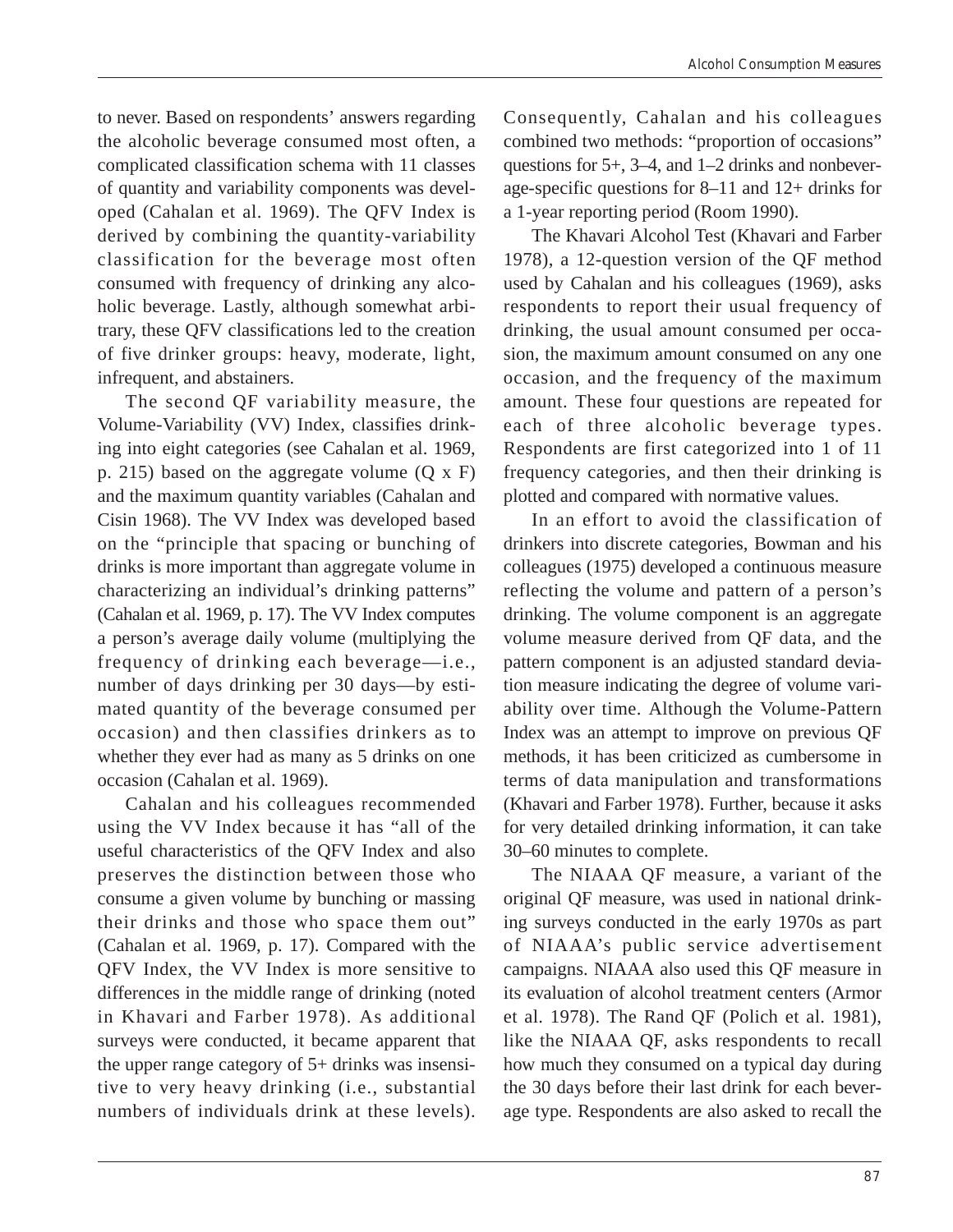number of days drinking at or exceeding fairly high levels (i.e., 6–9 drinks, 10+ drinks) during this same interval. The intent of the Rand QF is to determine a person's typical drinking pattern and then to assess atypical, heavy drinking.

The Composite QF Index (Polich and Orvis 1979), an unusual QF hybrid, asks about the 30 days before the last drinking occasion for all alcoholic beverages combined (versus specific types of alcohol). It also asks about the frequency of heavy drinking (i.e., 8+ drinks) in the past year. By adding questions for the past year to the typical 30-day window, this measure assesses recent and distant heavy drinking.

The LDH (Skinner and Sheu 1982) and related lifetime drinking measures are specialized QF methods that were described earlier. Unlike other QF measures, these measures ask about lifetime drinking.

The Graduated-Frequency (GF) Measure (Clark and Midanik 1982; Midanik 1994) was developed in response to criticisms that QF measures failed to account for occasions when different types of beverages were combined (e.g., beer and whiskey on the same day). The GF Measure asks respondents to report the frequency of their drinking for different levels of drinking (e.g., 1–2 drinks or 3–4 drinks; highest level is most ever consumed) in the last year for combined beverage types. The GF and LDH methods are among the few QF measures that ask questions for all alcoholic beverages combined. Because there are no standardized ways to assess alcohol consumption in epidemiologic studies, one study compared three widely used methods (QF, GF, and weekly drinking recall) for estimates of high-risk drinking and consequences (Rehm et al. 1999). The GF Measure yielded much higher estimates of the prevalence of high-risk drinking and consequences.

## **Quantity-Frequency (QF) Measures**

RECOMMENDED USE: QF methods generally provide reliable information about total consumption (quantity) and number (frequency) of drinking days. They are most useful when a quick measure of drinking is needed and when drinking is unpatterned.

ADVANTAGES: QF methods provide a quick and easy estimate when information needs are limited to a rough estimate of the total amount consumed or of the total number of drinking days in an interval, or if time is at a premium (e.g., physician's office) and knowledge of atypical drinking is not needed.

LIMITATIONS: There is no shortage of reviews and critiques of problems with QF methods (Polich and Kaelber 1985; Room 1990; L.C. Sobell and Sobell 1992). Although the GF Measure escapes many of the limitations that befall other QF methods, it is at the expense of a much longer administration time. QF measures reflect less drinking, and they tend to misclassify drinkers compared with daily diary or TLFB reports. Many QF methods also do not ask for different types of alcoholic beverages consumed (e.g., three beers and two glasses of wine) on the same day. Unfortunately, when QF methods (e.g., the Volume-Pattern Index and the GF Measure) do ask about combined beverage use, the result is a longer administration time. In addition, QF methods cannot provide a picture of unpatterned fluctuations in drinking. Finally, because days of sporadic heavy drinking commonly and frequently occur in clinical populations, assessment of such drinking is important. Unfortunately, with the exception of the GF Measure, such drinking days are not captured by QF methods.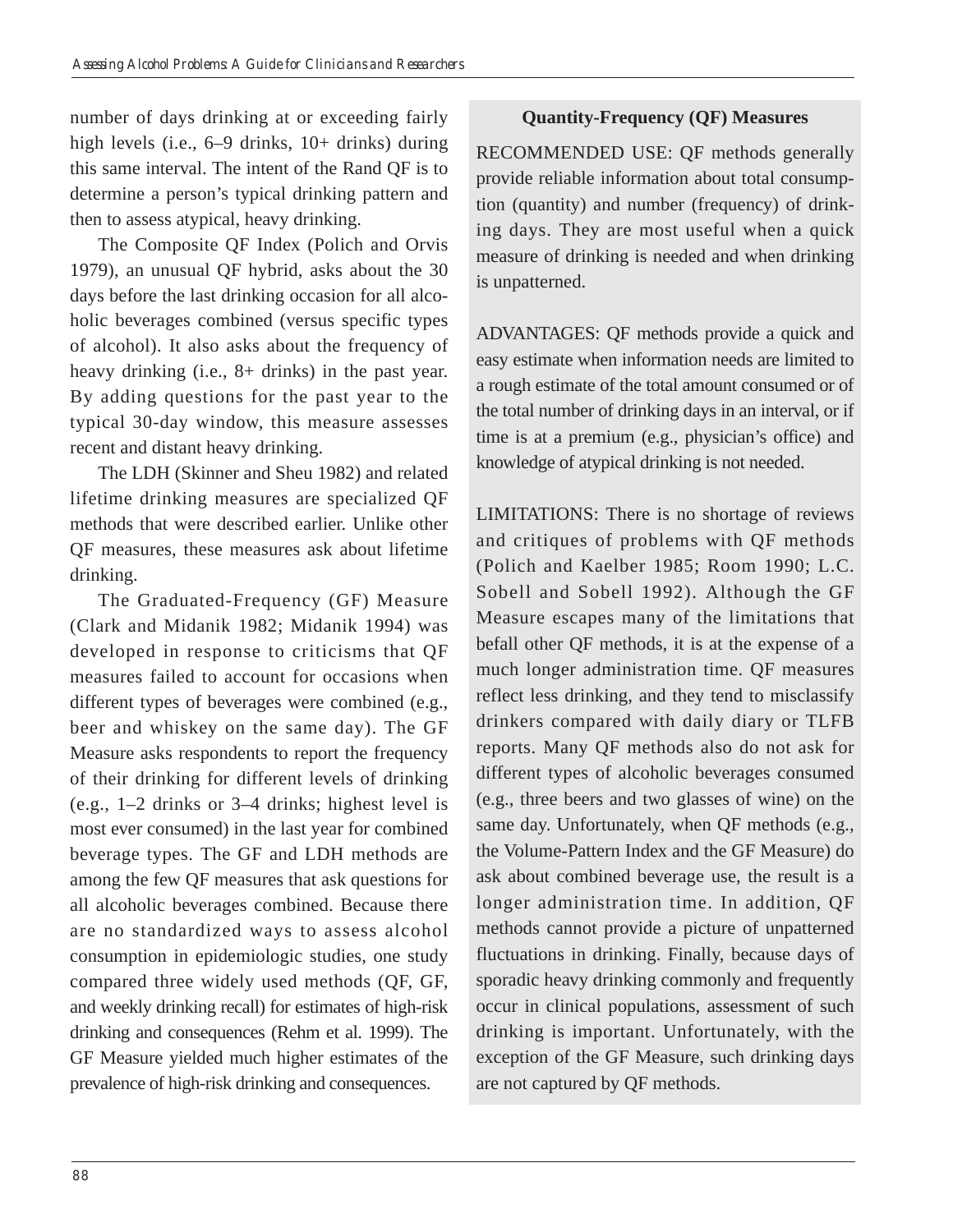# **COMPARISONS AMONG DRINKING MEASURES**

Room (1990) reported that when two different studies added questions on the frequency of consuming 8+ drinks as compared with a cutoff with 5+ drinks, the total average drinking volume was raised by 16 percent and 36 percent, respectively. This should not be surprising given the early criticisms of QF methods as insensitive to atypical heavy drinking days. More recently, Midanik (1994) compared a typical QF measure with the GF Measure. The latter measure involved a series of questions about single and combined beverage use that yielded measures of the frequency of consuming specific numbers of drinks over the past year. Overall, the GF Measure yielded higher estimates of alcohol use, while the QF measure provided a higher estimate of lighter drinkers and a lower estimate of heavier drinkers.

As noted earlier (Kuhlhorn and Leifman 1993), a report describing two Swedish alcohol surveys showed significant differences in their coverage of beverage sales reports, with a daily drinking format yielding considerably greater coverage (75 percent) of beverage sales compared with a QF method  $(28$  percent).

Rehm and his colleagues compared three ways of assessing high-risk drinking in surveys—GF, typical QF, and weekly drinking (i.e., 7 days before the survey)—and found that "the GF measure had much higher sensitivity than the other measures for identifying potentially harmful levels of consumption . . . because it is more effective in capturing episodes of very high consumption" (Rehm et al. 1999, p. 222). While they also concluded that a brief QF measure would be sufficient if a genuine average across all drinking situations was the desired effect, for many cultures and social groups the GF Measure would be preferred.

Use of varying recall strategies resulted in twice as many older adults being classified as nondrinkers by short interval measures (i.e., 7-day daily diary and 7-day QF) compared with a longer interval (Werch 1989). This finding highlights the problem of using a short timeframe to gather data for infrequent drinkers. The 7-day retrospective diary also resulted in greater reported daily alcohol use and a greater number of drinks reported consumed per week than either the 7-day or 28-day QF measure. Further, the GF Measure, because of its beverage-specific assessment, has been shown to result in higher drinking estimates than typical QF measures. The GF Measure captures days of sporadic heavy drinking better than QF measures because of the former's elaborate series of questions. A study comparing three QF methods—global, beverage specific, and beverage specific with drink size—found that adding beverage type and drink size estimates to QF measures increased reported daily alcohol consumption (Williams et al. 1994).

Several studies have compared various QF measures with the TLFB or similar daily drinking measures and have found that daily measures almost always provide greater estimates of drinking than QF measures (Cooney et al. 1984; M.B. Sobell et al. 1986; Fitzgerald and Mulford 1987; Redman et al. 1987; L.C. Sobell et al. 1988; Werch 1989; Flegal 1990; Saunders and Conigrave 1990; O'Hare et al. 1991; Duffy and Alanko 1992; Lemmens et al. 1992). Because studies comparing daily drinking measures and QF measures have been reviewed in considerable detail elsewhere (see L.C. Sobell and Sobell 1992), they will not be reviewed here except for a few notable findings.

Two studies that compared data from the TLFB and different QF measures found large differences between reports on the TLFB compared with QF drinker classifications (M.B. Sobell et al. 1986; L.C. Sobell et al. 1988; L.C.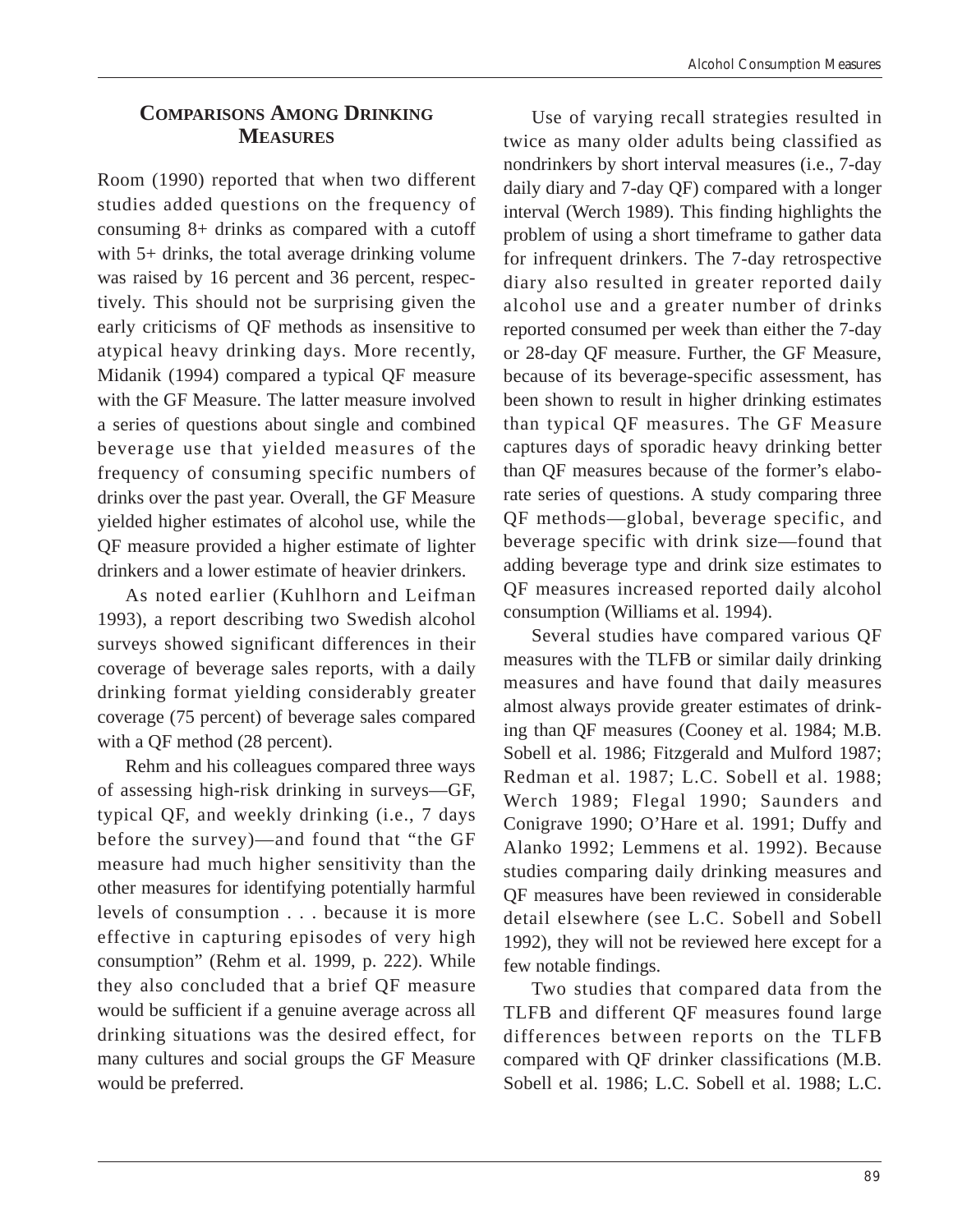Sobell and Sobell 1992). For example, one QF method that classified drinkers as heavy consumers found that their TLFB reports for amount consumed over 90 days ranged from 30 to 370 standard drinks. Similar wide-ranging classifications occurred for the variables mean drinks per drinking day and number of days drinking. Other studies have found similar discrepancies. For example, in a study assessing dietary consumption where drinking was recorded as part of a QF dietary questionnaire or a self-reported diet diary (i.e., no separate alcohol data collection), 31 percent of heavy drinkers identified by their daily diary reports were classified as moderate drinkers by QF methods (Flegal 1990). In another study, the QF methods failed to detect 78 percent of heavy drinkers identified by daily diary reports (Redman et al. 1987).

One study more than others illustrates the problem of QF methods' insensitivity for assessing atypical drinking (Fitzgerald and Mulford 1987). After asking a routine set of QF questions, seven additional questions were asked inquiring about *atypical* drinking. As a result of these questions, 35 percent of all adults reported more drinking. Moreover, "the addition of atypical drinking to ordinary consumption increased the total consumption estimate for adults by 14 percent" (Fitzgerald and Mulford 1987, p. 208). Interestingly, the GF Measure (Hilton 1989) and a recent occasions recall measure (Wyllie et al. 1994) both showed consistent results with a daily diary (30 and 7 days, respectively) when data were examined at a population level.

Although daily drinking measures are typically superior to QF measures, a recent study (L.C. Sobell et al. in press) found good correspondence between a QF and a TLFB measure. As part of a large  $(N = 825)$  community self-help intervention (L.C. Sobell et al. 1996, 2002), drinking was assessed in two ways: mailed-in 360-day TLFB assessment and telephone Quick Drinking Screen (QDS) (QF summary measure). Five measures of consumption comprising the QDS were found to yield very similar data (e.g., days drinking ≥ 5 drinks/day in the past year: TLFB =  $164.4$ , QDS = 176.5; drinks per week past year: TLFB = 31.9,  $QDS = 31.3$ . Although the QDS has an advantage in terms of speed and brevity, like all QF summary measures it does not allow for an evaluation of temporal patterning or variability of drinking.

The QDS, besides being used for screening, was also used to collect followup data for alcohol abusers who were not willing to complete a lengthy followup interview by mail or phone. This resulted in an additional 29 percent (189/656) of respondents providing drinking data at the 1-year followup (L.C. Sobell et al. 2002). A brief variant of Form 90 has similarly been used to gather data for clients unwilling or unable to complete a followup interview (Miller and Del Boca 1994).

A problem shared by retrospective measures, whether they are daily drinking or QF measures, is forgetting. This is exemplified in studies that have compared retrospective measures, such as the TLFB with the concurrent measure of self-monitoring. Even though both methods measure daily drinking, studies have found that self-monitoring resulted in a slightly higher frequency of drinking days compared with TLFB or daily diary methods (Samo et al. 1989; M.B. Sobell et al. 1989; Lemmens et al. 1992), but no differences in reported quantity per drinking day. This suggests that errors are mainly related to forgetting rather than minimization of drinking. Research indicates that errors in judgments for the frequency of other behaviors relates to memory and contextual cues (Menon and Yorkston 2000).

Another study (Searles et al. 2000) compared drinking reports using an interactive voice response (IVR) system with the TLFB. Using an IVR system, people call a toll-free number daily and respond to telephone prompts to report their drinking for the previous day. While correlations between the IVR and TLFB for amount consumed, drinking days, and heavy drinking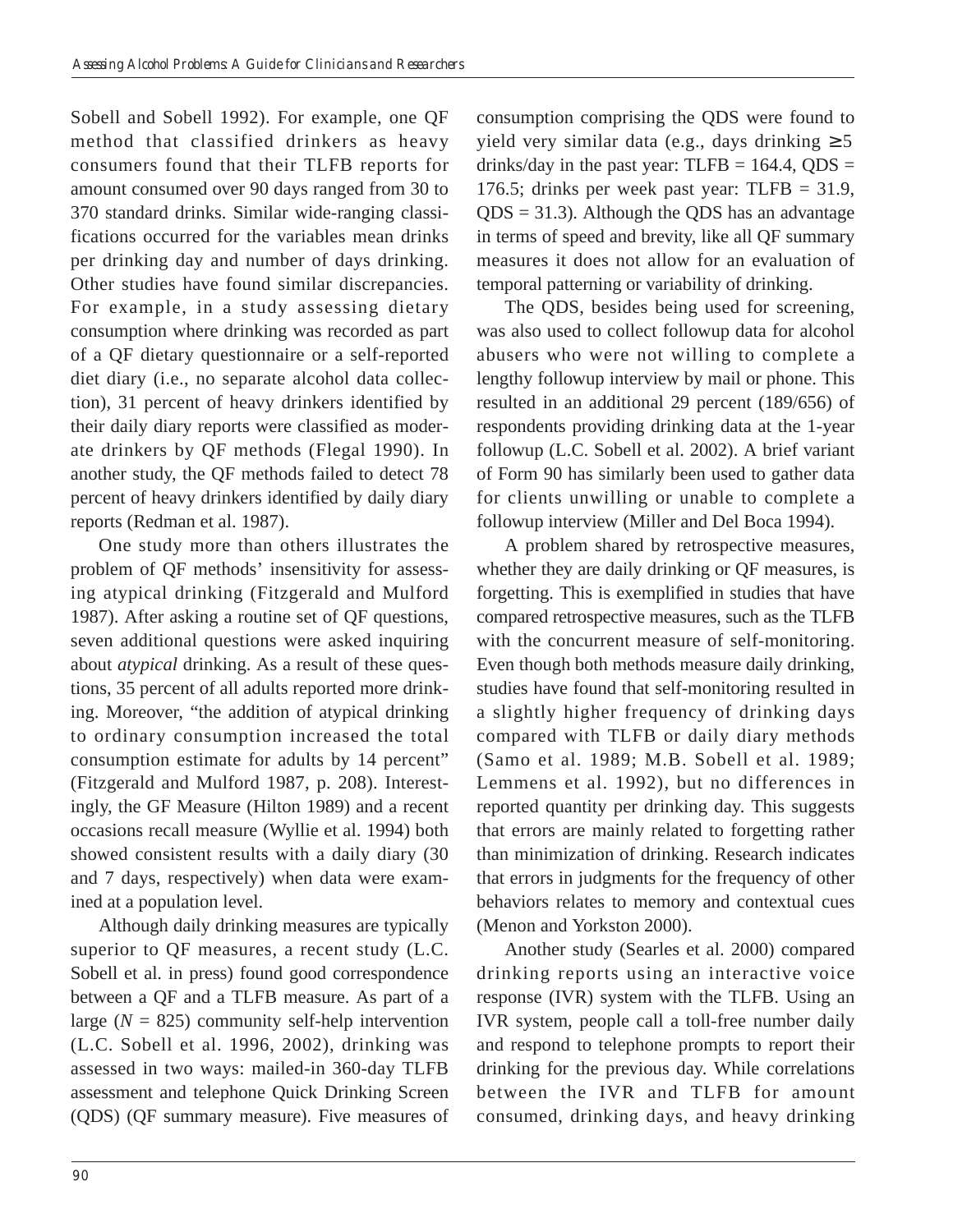days were modest, there was large variability in individual participant correlations between their TLFB and IVR reports. This replicates a finding by Vuchinich et al. (1985), who found strong correlations between TLFB aggregate data (e.g., total number of days drinking) but found lower correspondence for day-by-day reports. This suggests that precise day-by-day reports obtained at two different times or by two different methods are inconsistent but that overall reported levels of consumption are reliable.

More research is needed on the IVR procedure: (a) it has not been evaluated with alcohol abusers; (b) it has not been evaluated in a clinical setting; (c) there has been no validation that respondents have been alcohol free when providing IVR reports; and (d) there has been no demonstration that IVR produces reports that are superior to self-monitoring, a much less costly alternative concurrent measure. In addition, concerns about reactivity with this procedure are similar to those for daily self-monitoring logs. That is, the very act of reporting one's drinking may affect an individual's drinking, and concurrent reporting methods might make it difficult to identify treatment effects in some situations (e.g., controlled trials). Another problem with the IVR procedure is that it is unknown what level of compliance would occur without incentives. Searles et al. (2000) paid participants  $50¢$  per day for reporting, plus a bonus of \$1 per week for reporting all 7 days, and a bonus of \$500 for participation in the 2-year study. All participants also competed for entry into a drawing for a \$6,000 prize, to be divided among those with the best calling records (\$3,000 for the best record). Participants were also paid \$25 for their interviews every 3 months. Interestingly, even with incentives, Searles et al. (2000) reported that a third of participants refused to continue when the initial 7-month study was extended to 24 months.

A final and important issue regarding concurrent versus retrospective measures is that concurrent measures have little utility for assessment of pretreatment drinking. The only way that pretreatment data can be gathered prospectively is to have

individuals self-monitor before they begin treatment. Such a procedure has two serious drawbacks. First, it would necessitate delaying treatment for the sole purpose of gathering pretreatment data prospectively, and such a procedure seems ethically objectionable. Second, the self-monitoring might be reactive, raising questions about whether the assessment data are representative of pretreatment drinking. Consequently, retrospective methods are likely to be the procedure of choice for gathering pretreatment assessment information.

In summary, there are two main dimensions along which self-reported measures of alcohol consumption differ: (a) *summary* (e.g., QF) versus *daily drinking* measures (e.g., TLFB) and (b) *retrospective* (e.g., TLFB and QF) versus *concurrent* (e.g., self-monitoring and IVR) measures. In terms of summary versus daily drinking measures, although QF measures can provide reliable information about total consumption and number of drinking days, with the exception of the GF Measure they have some serious limitations when compared with daily recall methods:

- They do not measure sporadic heavy drinking, which is clinically important.
- Many QF methods do not correct for days when more than one type of alcoholic beverage is consumed.
- QF methods cannot provide a temporal picture of drinking patterns.
- Newer variants of QF methods, while designed to more accurately reflect actual drinking, take more time to collect drinking data, thus negating the advantage of brevity of early QF methods.

In terms of retrospective versus concurrent measures, it is recommended that a daily drinking estimation procedure be used to gather pre- and posttreatment information for clinical and research purposes. For within-treatment data, selfmonitoring can be used. The downside of using retrospective measures to gather pretreatment data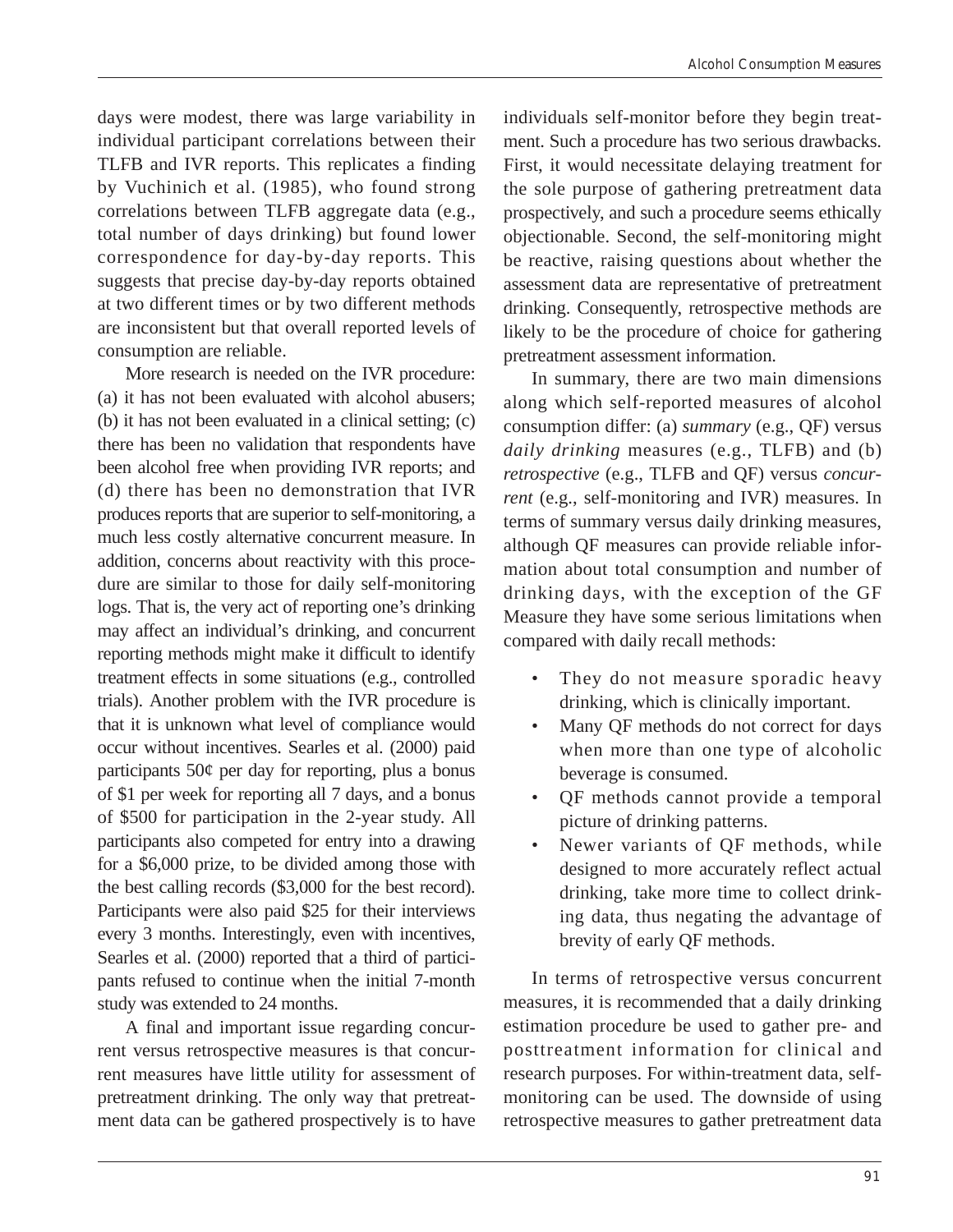# and concurrent measures to gather followup data would be the introduction of a methodological bias that works against finding treatment effects (i.e., even if there were no treatment effect, one would expect retrospective reports of pretreatment drinking to be lower than prospective reports of posttreatment drinking). Thus, it may be better to use retrospective measures for both purposes, an approach that would be expected to keep errors consistent across temporal intervals. Ultimately, the choice of what measure to use will depend on its intended purpose (Leigh 2000).

# **DEVELOPING A CONSENSUS**

In April 2000, 40 researchers from 12 countries came together at a thematic conference of the Kettil Bruun Society for Social and Epidemiological Research on Alcohol (Dawson and Room 2000). The conference had three goals, one of which was "developing a consensus set of questionnaire items for measuring alcohol consumption, including both a minimum set of essential items for addressing policy concerns and other desirable items for more extensive research purposes" (Dawson and Room 2000, p. 2). This ambitious goal resulted in several recommendations (e.g., temporal reference period for assessing drinking; quantity thresholds) that collectively are a major step forward in developing consensus on what has always been a thorny issue—when and how to best measure alcohol use. Although it is clear from the recommendations that there is no flawless measure and that the best measure will depend on the purpose of the assessment, the recommendations are important and have been summarized in the appendix to this chapter. Readers interested in the rationale and discussion surrounding these recommendations are referred to the source article (Dawson and Room 2000) and 12 other articles that were part of a special issue on measuring alcohol consumption in the *Journal of Substance Abuse* (Volume 12, 2000, pp. 1–212).

## **SUMMARY**

Since the first QF method appeared half a century ago, the assessment of drinking has advanced considerably. Today a variety of measures are available to retrospectively assess drinking over varying time intervals. Many of these measures have both clinical and research utility with a variety of drinker groups. Although several studies suggest that memory aids can be used to enhance recall of drinking (Midanik and Hines 1991; L.C. Sobell and Sobell 1992; Hammersley 1994; Single and Wortley 1994), additional research evaluating contextual cues to improve recall accuracy is encouraged. It is important to remember that almost all drinking measures are retrospective and, as such, they require people to provide their "best estimate" of their past drinking. Thus, some amount of error is expected.

Two articles comparing different ways of measuring risky or hazardous drinking in surveys end with the same recommendations as this chapter. In the first article, Rehm and his colleagues (1999) compared three ways of assessing high-risk drinking and concluded that we still have much to learn about how best to assess alcohol consumption and that the method used should be determined by the objective of the assessment. In the second article, Dawson concluded that efforts to promote the use of a "single 'best' measure of *any* aspect of alcohol consumption may be unrealistic or even counterproductive, simply because the measures that work best for one application may not be the best for *all* applications" (Dawson 2000, p. 91).

Finally, consistent with the intent of this volume and as recognized by others (L.C. Sobell et al. 1994; Treatment Improvement Protocol Series 35 Consensus Panel 1999), drinking measures, like other alcohol assessment measures, should be designed whenever possible to have research and clinical utility.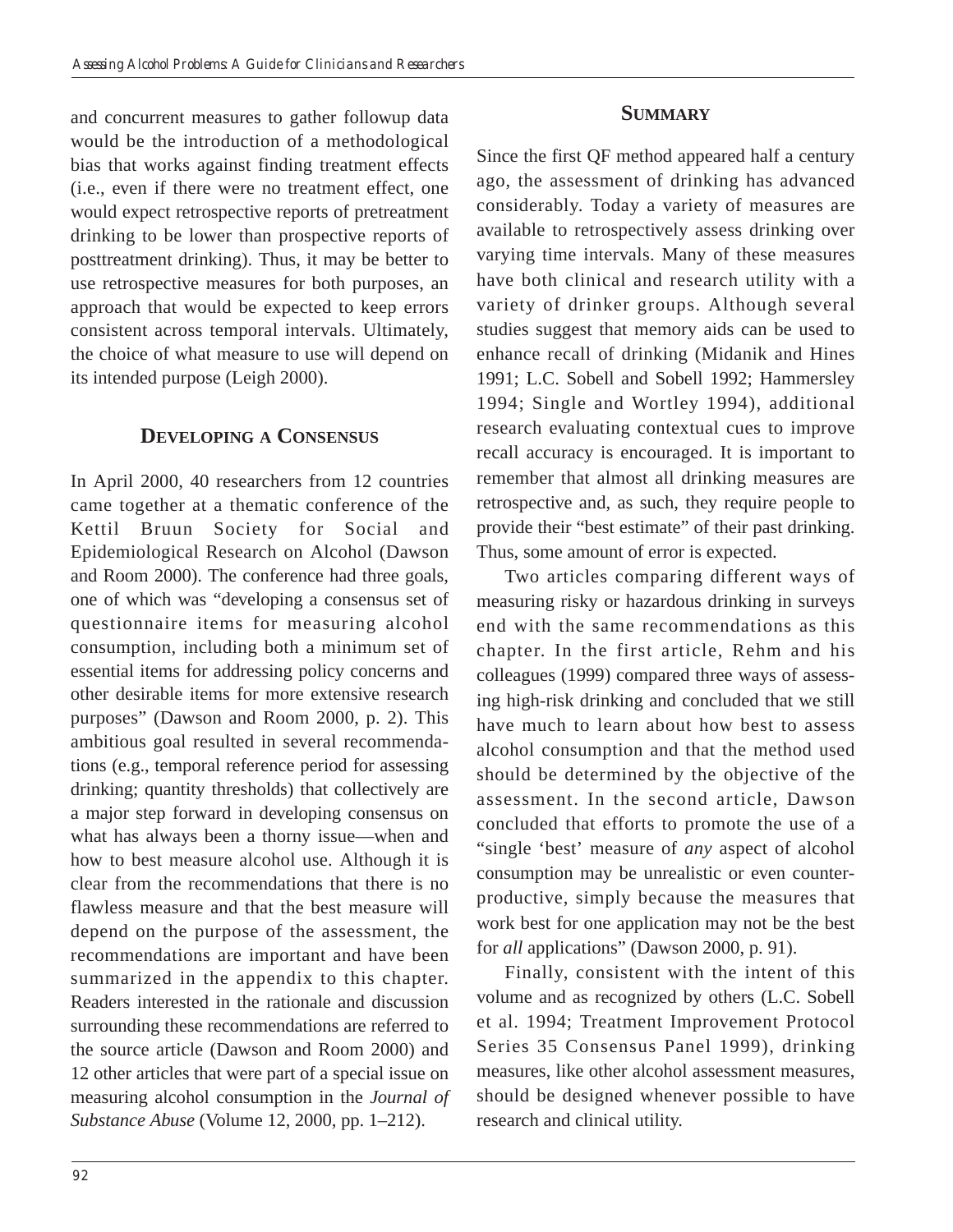# **APPENDIX: DRINKING GUIDELINES1**

Recommendations: For developing a consensus set of questionnaire items for measuring alcohol consumption, including both a minimum set of essential items for addressing policy concerns and other desirable items for more extensive research purposes.

### 2.1 *Reference period for reporting*

- a. A past-year reference period is recommended for linking alcohol consumption with alcoholrelated consequences.
- b. To characterize drinking occasions at the individual level, a period of varying length that incorporates the past four drinking occasions is recommended.
- c. To characterize drinking occasions at the aggregate level, asking about consumption on the last one or two occasions might be considered, though this approach is not satisfactory for characterizing the individual respondent's drinking.

## 2.2 *Measuring frequency of drinking*

- a. Questions on drinking frequency should not be asked in a totally open-ended format (e.g., number of times per year).
- b. Frequency should be asked in terms of prespecified frequency range categories or in terms of times per week, falling back on times per month or per year for infrequent drinkers.
- c. Frequency categories should be arrayed in terms of descending order; i.e., the most frequent first.

# 2.3 *Measuring quantity of drinks: per occasion or per day?*

a. For maximum cross-cultural comparability, quantities should be asked in terms of number of drinks per day, with a day defined to include continued drinking past midnight.

## 2.4 *Asking specified quantities "up" or "down"?*

a. Additional methodological studies are recommended to determine whether it is preferable to ask about specific quantity ranges in ascending or descending order.

## 2.5 *Quantity thresholds*

a. Quantity thresholds should, at minimum, include numbers of standard drinks corresponding to 144 g, 96 g, and 60 g ethanol. Additional lower quantity thresholds are desirable if the questions are used to estimate volume.

### 2.6 *Different thresholds for women and men?*

a. In view of the continuing debate concerning different quantity thresholds for men and women, a prudent approach is to select a single set of quantity thresholds or bands that include all the cut points thought to represent hazardous and/or harmful consumption for both men and women, and to confirm gender differences in the course of analysis, rather than by building assumptions into the questions used to obtain the data.

#### 2.7 *Cumulative or discrete quantity bands in "graduated frequency" approaches?*

a. Cumulative quantity bands, beginning with the larger quantity thresholds first and working down, are recommended for asking about the frequency of drinking different amounts in instruments intended for cross-cultural use.

1 Reprinted from *Journal of Substance Abuse,* Vol. 12, Dawson, D.A., and Room, R. Towards agreement on ways to measure and report drinking patterns and alcohol-related problems in adult general population surveys: The Skarpo Conference overview, pp. 1–21, Copyright 2000, with permission from Elsevier.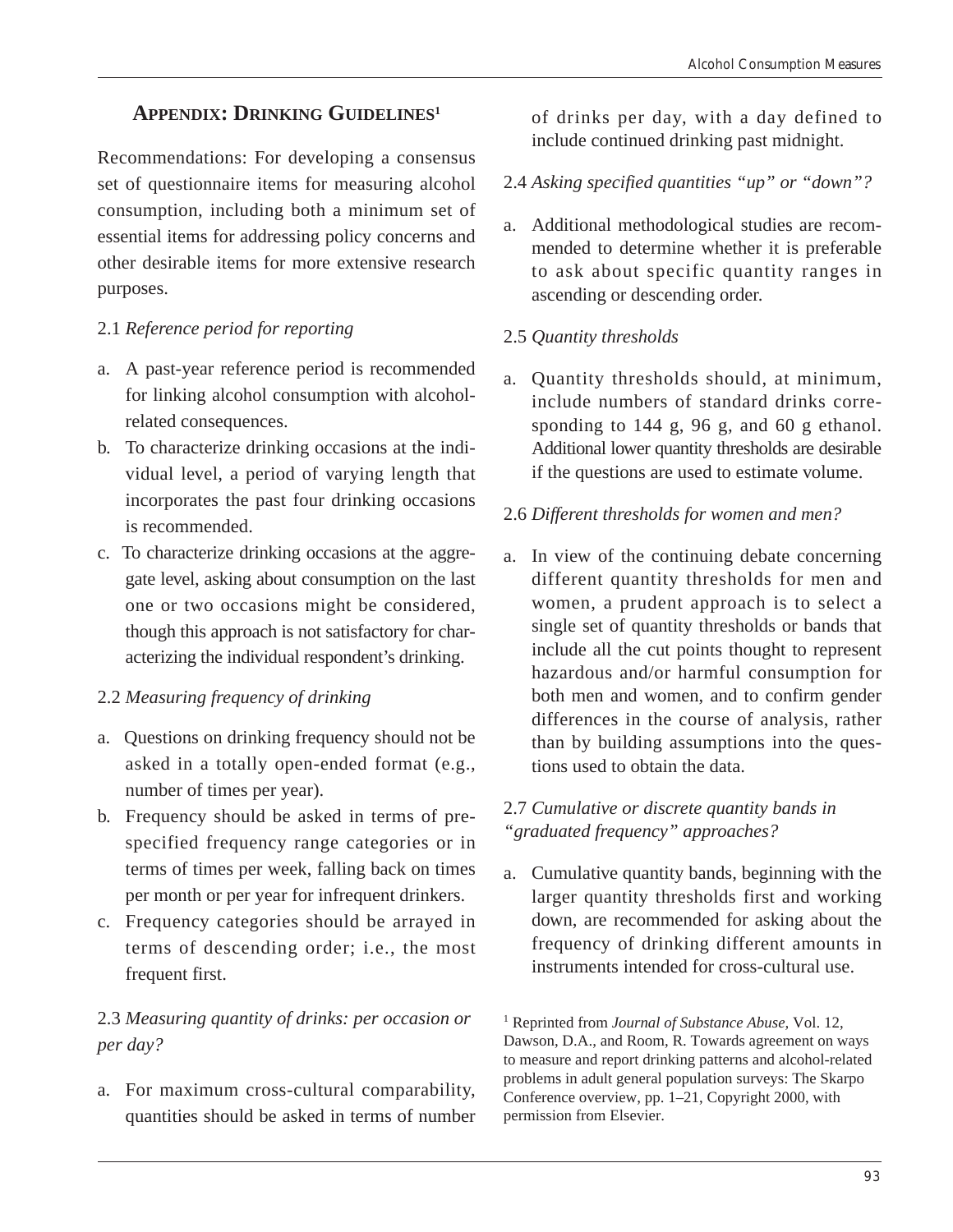#### 2.8 *Usual-quantity questions*

a. A single question on usual quantity should not form the sole basis for estimating volume of consumption, but it is useful to ask for comparative purposes.

#### 2.9 *Specific beverage types*

- a. Questions on individual beverage types should be included. If space does not permit asking detailed questions on quantity and frequency for each beverage type, limited questions on frequency of drinking each beverage or type of beverage most frequently consumed are still useful.
- b. The types of beverages included must vary to reflect individual countries' consumption patterns.

# 2.10 *More precise measurement of indicators of attained BALs*

a. Questions on duration of drinking occasions and body mass index (height, weight, age, gender) should be included to interpret effects of quantity consumed on BALs.

#### 2.11 *Context-of-drinking questions*

a. Recommended measures of drinking context include at meals vs. not at meals, weekday vs. weekend, in public vs. at home, alone vs. others.

#### 2.12 *Frequency of getting drunk/intoxication*

- a. Questions on frequency of drunkenness/ intoxication are preferable to those on feeling the effects.
- b. Although variable in their own right, these should not be used as proxies for frequency of heavy drinking.

## 2.13 *Minimum set of questions on drinking amount and pattern*

- a. abstention—lifetime and past 12 months
- b. overall frequency of drinking (all alcoholic beverages together)
- c. usual quantity of drinking (all alcoholic beverages together)
- d. frequency of consuming  $> 60$  g ethanol in a day (1st alternative: if usual quantity was  $> 60g$ , ask frequency of consuming > 96 g; alternative: largest amount drunk in a day in the past 12 months and how often that amount was consumed)
- e. frequency of drunkenness (if possible)

## 2.14 *Recommended set of questions on drinking amount and pattern*

- a. abstention—lifetime and past 12 months
- b. largest amount drunk in last 12 months (maximum quantity), all beverages together
- c. graduated frequencies questions, all beverages together:

cut-offs:  $* \approx 24$  and/or  $\approx 36, 60, 96, 144$ , 240g for largest amount (less desirable alternative: frequency of drinking  $> 60$  g)

d. overall frequency of drinking, all beverages together

(critical if graduated frequencies questions cannot be summed to estimate overall frequency of drinking, e.g., if only asking frequency of drinking  $> 60$  g; desirable even when graduated frequencies are asked) e. beverage-specific frequencies of drinking

- (if there is an emphasis on measuring volume of drinking, frequency categories should be fairly fine, e.g.: twice a day, daily, 5–6 times a week/nearly every day, 3–4 times a week, once or twice a week, 2–3 times a month, once a month, 6–11 times a year, 1–5 times a year)
- f. beverage-specific usual quantities of drinking
- g. beverage-specific size of usual drink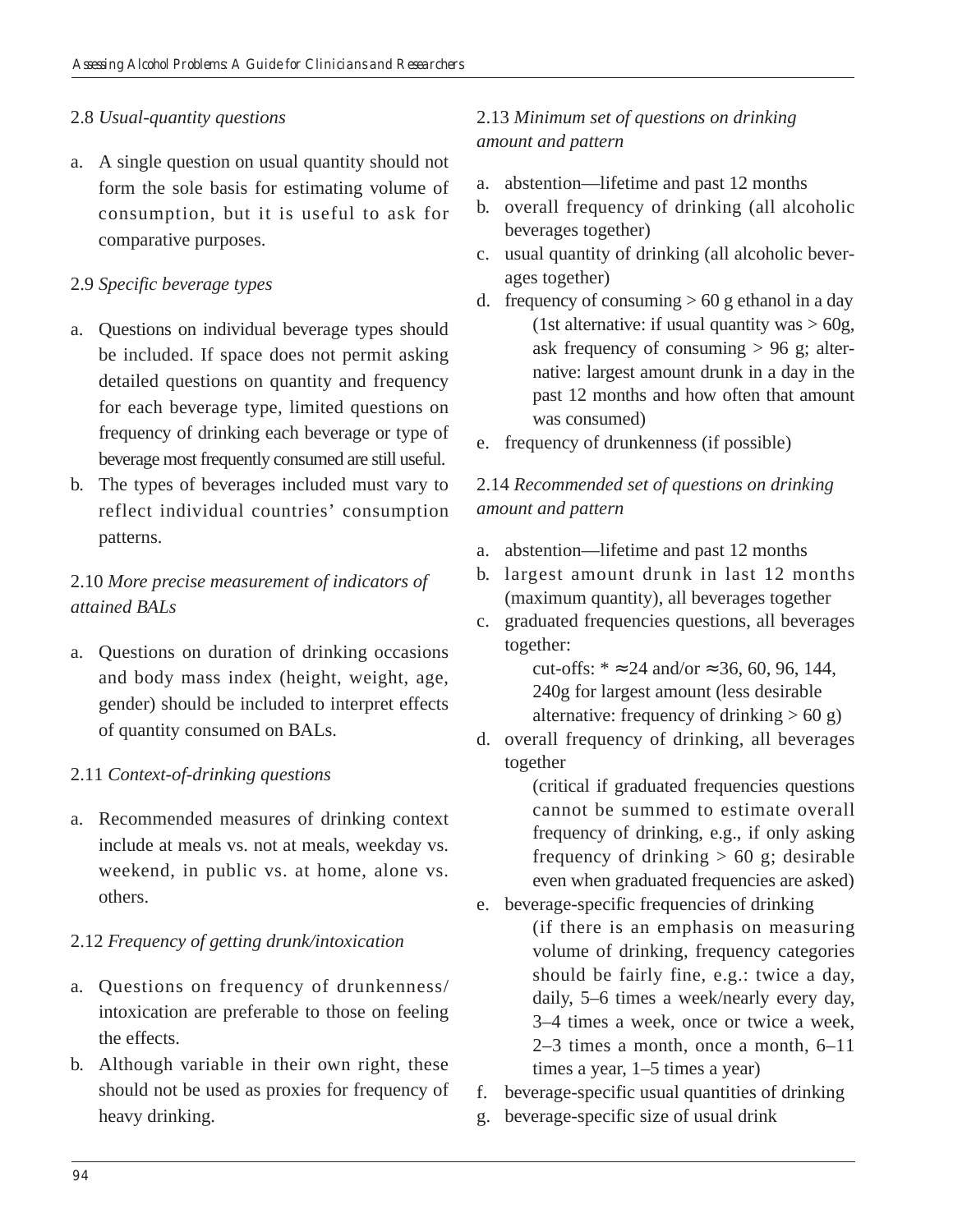- h. frequency of drunkenness and number of drinks to feel drunk
	- usual quantity of drinking, all beverages combined
	- frequency of consuming maximum quantity, all beverages combined (high priority if graduated frequencies questions are not asked)
	- frequency of drinking "enough to feel the effects" and number of drinks for that
	- beverage-specific maximum quantities and associated frequencies
	- body weight and height
	- • context of drinking and duration of drinking occasions

# 3. *Aggregating drinking patterns for analysis*

a. Volume of drinking

Frequency of 5+ or frequency of 8+ or maximum Q

b. Volume of drinking

Variance in volume or volume-specific binge measure (higher quantity cut-off for higher volumes)

c. Frequency of drinking Usual/average quantity per occasion Variance of quantity or frequency of 5+, etc.

#### **REFERENCES**

- Alanko, T. An overview of techniques and problems in the measurement of alcohol consumption. In: Smart, R.G.; Cappell, H.; Glaser, F.; Israel, Y.; Kalant, H.; Popham, R.E.; Schmidt, W.; and Sellers, E.M., eds. *Research Advances in Alcohol and Drug Problems*. Vol. 8. New York: Plenum Press, 1984. pp. 209–226.
- American Psychiatric Association. *Handbook of Psychiatric Measures*. Washington, DC: the Association, 2000.
- Armor, D.J., and Polich, M.J. Measurement of alcohol consumption. In: Pattison, E.M., and Kaufman, E., eds. *Encyclopedic Handbook of*

*Alcoholism*. New York: Gardner Press, 1982. pp. 72–80.

- Armor, D.J.; Polich, J.M.; and Stambul, H.B. *Alcoholism and Treatment*. New York: John Wiley & Sons, 1978.
- Babor, T.F. Reliability of the ethanol dependence syndrome scale. *Psychol Addict Behav*  10(2):97–103, 1996.
- Babor, T.F.; Brown, J.; and Del Boca, F.K. Validity of self-reports in applied research on addictive behaviors: Fact or fiction? *Addict Behav* 12:5–32, 1990.
- Babor, T.F.; Steinberg, K.; Anton, R.; and Del Boca, F. Talk is cheap: Measuring drinking outcomes in clinical trials. *J Stud Alcohol*  61(1):55–63, 2000.
- Bowman, R.S.; Stien, L.I.; and Newton, J.R. Measurement and interpretation of drinking behavior. *J Stud Alcohol* 36:1154–1172, 1975.
- Brown, J.; Kranzler, H.R.; and Del Boca, F.K. Self-reports by alcohol and drug abuse inpatients: Factors affecting reliability and validity. *Br J Addict* 87:1013–1024, 1992.
- Cahalan, D., and Cisin, I.H. American drinking practices: Summary of findings from a national probability sample. *Q J Stud Alcohol*  29:130–151, 1968.
- Cahalan, D.; Cisin, I.H.; and Crossley, H.M. *American Drinking Practices*. New Brunswick, NJ: Rutgers Center of Alcohol Studies, 1969.
- Chaikelson, J.S.; Arbuckle, T.Y.; Lapidus, S.; and Gold, D.P. Measurement of lifetime alcohol consumption. *J Stud Alcohol* 55:133–140, 1994.
- Clark, W. B., and Midanik, L.T. *Alcohol Use and Alcohol Problems Among U.S. Adults: Results of the 1979 Survey*. Alcohol and Health Monograph No. 1. Rockville, MD: National Institute on Alcohol Abuse and Alcoholism, 1982.
- Cooney, N.L.; Baker, L.H.; Kaplan, R.F.; and Meyer, R. Measurement of recent drinking history and alcohol dependence: A validity study. Paper presented at the Third International Conference on Treatment of Addictive Behaviors, Scotland, August 1984.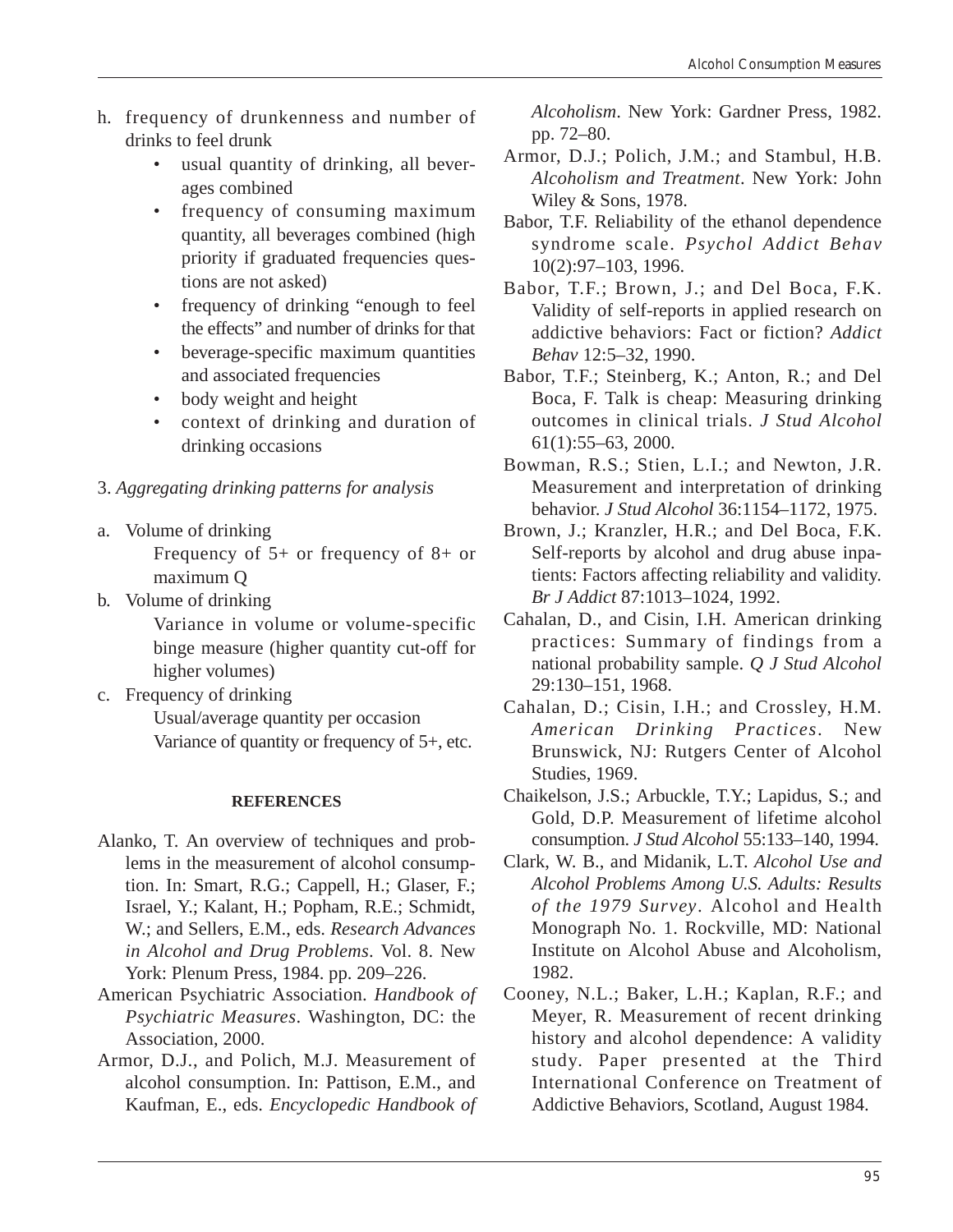- Cunningham, J.A.; Ansara, D.; Wild, T.C.; Toneatto, T.; and Koski-Jännes, A. What is the price of perfection? The hidden costs of using detailed assessment instruments to measure alcohol consumption. *J Stud Alcohol* 60(6): 756–758, 1999.
- Dawson, D.A. Alternative measures and models of hazardous consumption. *J Subst Abuse*  12(1-2):79–91, 2000.
- Dawson, D.A., and Room, R. Towards agreement on ways to measure and report drinking patterns and alcohol-related problems in adult general population surveys: The Skarpo Conference overview. *J Subst Abuse* 12(1-2): 1–21, 2000.
- Del Boca, F.K., and Noll, J.A. Truth or consequences: The validity of self-report data in health services research on addictions. *Addiction* 95:S347–S360, 2000.
- Drake, R.E.; McHugo, G.J.; and Biesanz, J.C. The test-retest reliability of standardized instruments among homeless persons with substance use disorders. *J Stud Alcohol*  56(2):161–167, 1995.
- Duffy, J.C., and Alanko, T. Self–reported consumption measures in sample surveys: A simulation study of alcohol consumption. *J Off Stat* 8:327–350, 1992.
- Fitzgerald, J.L., and Mulford, H.A. Self-report validity issues. *J Stud Alcohol* 48:207–211, 1987.
- Flegal, K.M. Agreement between two dietary methods in the measurement of alcohol consumption. *J Stud Alcohol* 51:408–414, 1990.
- Gmel, G.; Rehm, J.; Room, R.; and Greenfield, T.K. Dimensions of alcohol-related social and health consequences in survey research. *J Subst Abuse* 12(1-2):113–138, 2000.
- Göransson, M., and Hanson, B.S. How much can data on days with heavy drinking decrease the underestimation of true alcohol consumption? *J Stud Alcohol* 55(6):695–700, 1994.
- Grant, K.A.; Tonigan, J.S.; and Miller, W.R. Comparison of three alcohol consumption measures: A concurrent validity study. *J Stud Alcohol* 56:168–172, 1995.
- Hammersley, R. A digest of memory phenomena for addiction research. *Addiction* 89:283–293, 1994.
- Harris, K.B., and Miller, W.R. Behavioral selfcontrol training for problem drinkers: Components of efficacy. *Psychol Addict Behav*  4:82–90, 1990.
- Hilton, M.E. Inconsistent responses to questions about alcohol consumption in specified settings. *Am J Drug Alcohol Abuse* 12: 403–413, 1986.
- Hilton, M.E. A comparison of a prospective diary and two summary recall techniques for recording alcohol consumption. *Br J Addict* 84: 1085–1092, 1989.
- Kavanagh, D.J.; Sitharthan, T.; Spilsbury, G.; and Vignaendra, S. An evaluation of brief correspondence programs for problem drinkers. *Behav Ther* 30(4):641–656, 1999.
- Khavari, K.A., and Farber, P.D. A profile instrument for the quantification and assessment of alcohol consumption: The Khavari Alcohol Test. *J Stud Alcohol* 39:1525–1539, 1978.
- Korotitsch, W.J., and Nelson-Gray, R.O. An overview of self-monitoring research in assessment and treatment. *Psychol Assess*  11(4):415–425, 1999.
- Kuhlhorn, E., and Leifman, H. Alcohol surveys with high and low coverage rate: A comparative analysis of survey strategies in the alcohol field. *J Stud Alcohol* 54:542–554, 1993.
- Leigh, B.C. Using daily reports to measure drinking and drinking patterns. *J Subst Abuse* 12(1-2): 51–65, 2000.
- Lemmens, P.H. Measuring lifetime drinking histories. *Alcohol Clin Exp Res* 22 (Suppl. 2): 29s–36s, 1998.
- Lemmens, P.H., and Knibbe, R.A. Seasonal variation in survey and sales estimates of alcohol consumption. *J Stud Alcohol* 54:157–163, 1993.
- Lemmens, P.; Tan, E.S.; and Knibbe, R.A. Measuring quantity and frequency of drinking in a general population survey: A comparison of 5 indices. *J Stud Alcohol* 53:476–486, 1992.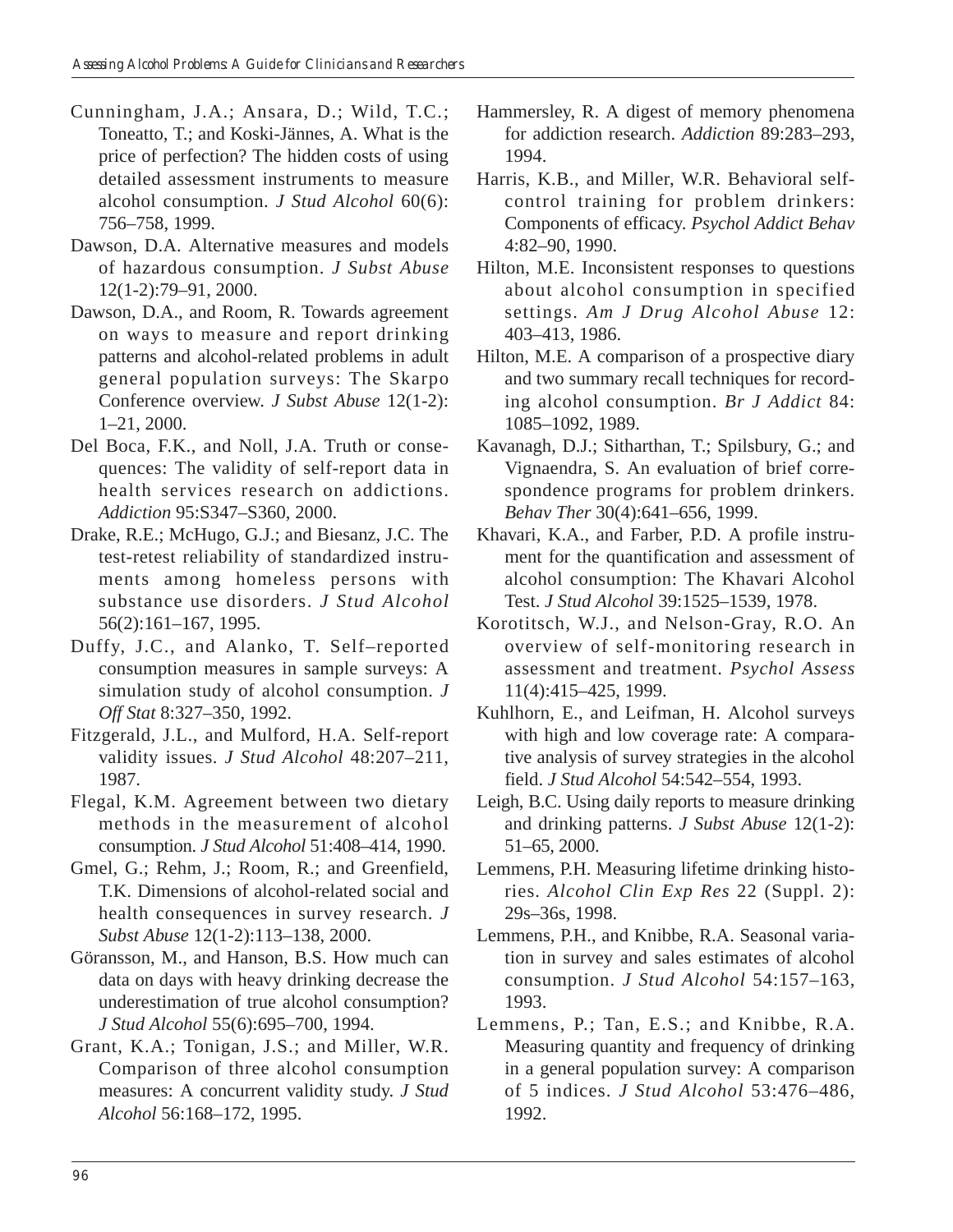- Maisto, S.A.; McKay, J.R.; and Connors, G.J. Self-report issues in substance abuse: State of the art and future directions. *Behav Assess*  12:117–134, 1990.
- Mäkelä, K. *Measuring the Consumption of Alcohol in the 1968-69 Alcohol Consumption Study*. Report No. 2. Helsinki, Finland: Social Research Institute of Studies, 1971.
- Menon, G., and Yorkston, E.A. The use of memory and contextual cues in the formation of behavioral frequency judgments. In: Stone, A.A.; Turkkan, J.S.; Bachrach, C.A.; Jobe, J.B.; Kurtzman, H.S.; and Cain, V.S., eds. *The Science of Self-Report: Implications for Research and Practice*. Mahwah, NJ: Lawrence Erlbaum Associates, 2000. pp. 63–79.
- Midanik, L. The validity of self-reported alcohol consumption and alcohol problems: A literature review. *Br J Addict* 77:357–382, 1982.
- Midanik, L.T. Comparing usual quantity/ frequency and graduated frequency scales to assess yearly alcohol consumption: Results from the 1990 United States National Alcohol Survey. *Addiction* 89:407–412, 1994.
- Midanik, L.T., and Hines, A.M. "Unstandard" ways of answering standard questions: Protocol analysis in alcohol survey research. *Drug Alcohol Depend* 27:245–252, 1991.
- Miller, W.R., and Del Boca, F.K. Measurement of drinking behavior using the Form 90 family of instruments. *J Stud Alcohol* (Suppl. 12): 112–118, 1994.
- Miller, W.R., and Marlatt, G.A. *Manual for the Comprehensive Drinker Profile*. Odessa, FL: Psychological Assessment Resources, 1984.
- Nelson, R.O., and Hayes, S.C. Theoretical explanations for reactivity in self-monitoring. *Behav Modif* 5:3–14, 1981.
- O'Hare, T. Measuring alcohol consumption: A comparison of the retrospective diary and the quantity-frequency methods in a college drinking survey. *J Stud Alcohol* 52:500–502, 1991.
- O'Hare, T.; Bennett, P.; and Leduc, D. Reliability of self-reports of alcohol use by community clients. *Hosp Community Psychiatry*  42:406–408, 1991.
- Poikolainen, K., and Kärkkäinen, P. Nature of questionnaire options affects estimates of alcohol intake. *J Stud Alcohol* 46:219–222, 1985.
- Polich, J.M., and Kaelber, C.T. Sample surveys and the epidemiology of alcoholism. In: Schuckit, M.A., ed. *Alcohol Patterns and Problems*. New Brunswick, NJ: Rutgers Center of Alcohol Studies, 1985. pp. 43–77.
- Polich, J.M., and Orvis, B.R. *Alcohol Problems: Patterns and Prevalence in the U. S. Air Force*. Santa Monica, CA: Rand, 1979.
- Polich, J.M.; Armor, D.J.; and Braiker, H.B. *The Course of Alcoholism: Four Years After Treatment*. New York: John Wiley & Sons, 1981.
- Project MATCH Research Group. Project MATCH: Rationale and methods for a multisite clinical trial matching patients to alcoholism treatment. *Alcohol Clin Exp Res* 17(6):1130–1145, 1993.
- Redman, S.; Sanson-Fisher, R.W.; Wilkinson, C.; Fahey, P.P.; and Gibberd, R.W. Agreement between two measures of alcohol consumption. *J Stud Alcohol* 48:104–108, 1987.
- Rehm, J.; Greenfield, T.K.; Walsh, G.; Xie, X.; Robson, L.; and Single, E. Assessment methods for alcohol consumption, prevalence of high risk drinking and harm: A sensitivity analysis. *Int J Epidemiol* 28(2):219–224, 1999.
- Room, R. Measuring alcohol consumption in the United States: Methods and rationales. In: Kozlowski, L.T.; Annis, H.M.; Cappell, H.D.; Glaser, F.B.; Goodstadt, M.S.; Israel, Y.; Kalant, H.; Sellers, E.M.; and Vingilis, E.R., eds. *Research Advances in Alcohol and Drug Problems*. Vol. 10. New York: Plenum Press, 1990. pp. 39–80.
- Russell, M.; Marshall, J.R.; Trevisan, M.; Freudenheim, J.L.; Chan, A.W.; Markovic, N.; Vana, J.E.; and Priore, R.L. Test-retest reliability of the Cognitive Lifetime Drinking History. *Am J Epidemiol* 146(11):975–981, 1997.
- Russell, M.; Peirce, R.S.; Vana, J.E.; Nochajski, T.H.; Carosella, A.M.; Muti, P.; Freudenheim, J.; and Trevisan, M. Relations among alcohol consumption measures derived from the Cognitive Lifetime Drinking History. *Drug Alcohol Rev* 17(4):377–387, 1998.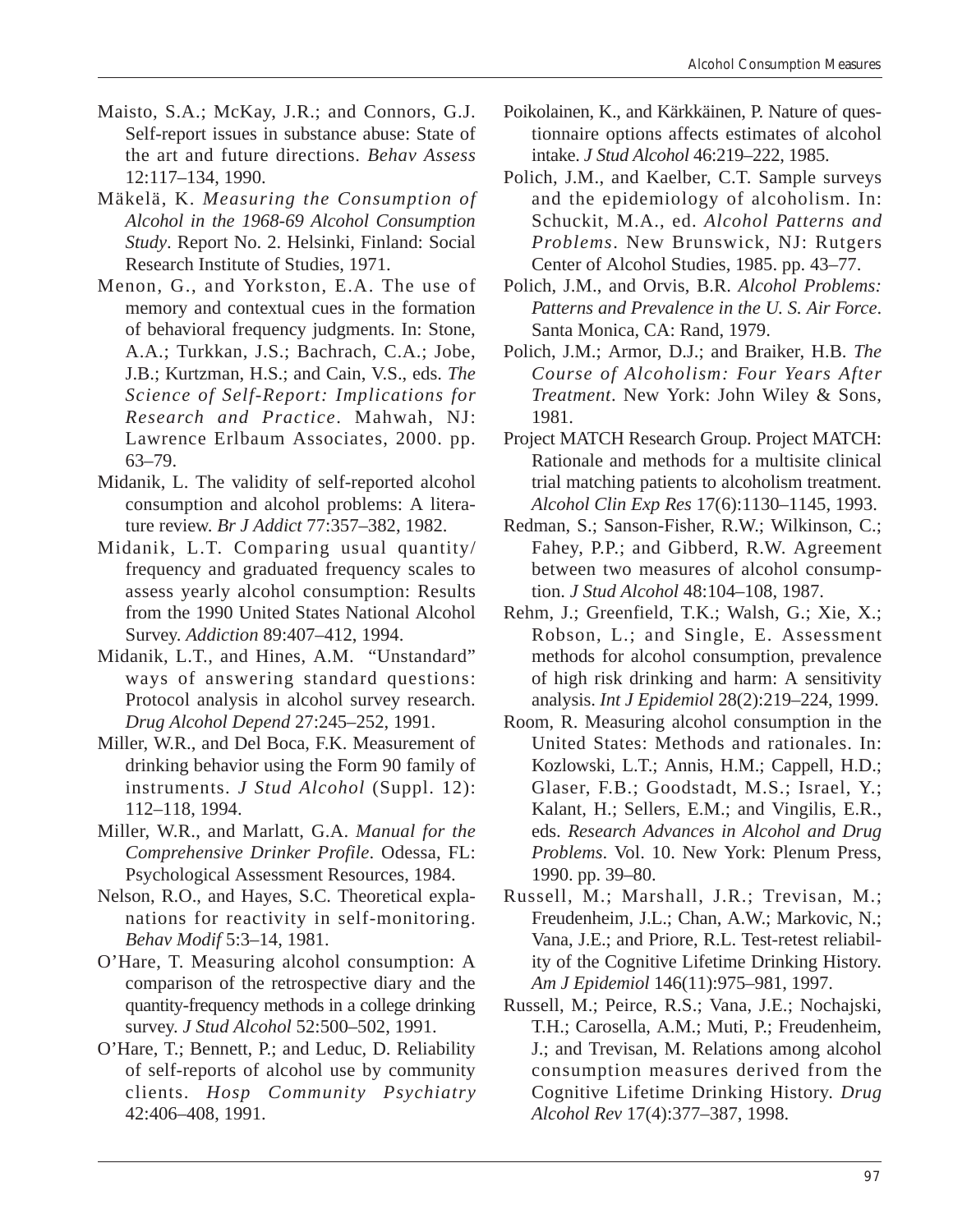- Samo, J.A.; Tucker, J.A.; and Vuchinich, R.E. Agreement between self-monitoring, recall, and collateral observation measures of alcohol consumption in older adults. *Behav Assess*  11:391–409, 1989.
- Sanchez-Craig, M., and Annis, H.M. "Self-monitoring" and "recall" measures of alcohol consumption: Convergent validity with biochemical indices of liver function. *Br J Alcohol Alcoholism* 17:117–121, 1982.
- Saunders, J.B., and Conigrave, K.M. Early identification of alcohol problems. *CMAJ*  143:1060–1069, 1990.
- Schwarz, N. Self-reports: How the questions shape the answers. *Am Psychol* 54(2):93–105, 1999.
- Searles, J.S.; Helzer, J.E.; and Walter, D.E. Comparison of drinking patterns measured by daily reports and Timeline Followback. *Psychol Addict Behav* 14(3):277–286, 2000.
- Single, E., and Wortley, S. A comparison of alternative measures of alcohol consumption in the Canadian National Survey of Alcohol and Drug Use. *Addiction* 89:395–399, 1994.
- Skinner, H.A., and Allen, B.A. Alcohol dependence syndrome: Measurement and validation. *J Abnorm Psychol* 91:199–209, 1982.
- Skinner, H.A., and Sheu, W.J. Reliability of alcohol use indices: The Lifetime Drinking History and the MAST. *J Stud Alcohol*  43:1157–1170, 1982.
- Sobell, L.C., and Sobell, M.B. Self-report issues in alcohol abuse: State of the art and future directions. *Behav Assess* 12:91–106, 1990.
- Sobell, L.C., and Sobell, M.B. Timeline Followback: A technique for assessing self-reported alcohol consumption. In: Litten, R.Z., and Allen, J.P., eds. *Measuring Alcohol Consumption: Psychosocial and Biological Methods*. Totowa, NJ: Humana Press, 1992. pp. 41–72.
- Sobell, L.C., and Sobell, M.B. Alcohol consumption measures. In: Allen, J.P., and Columbus, M., eds. *Assessing Alcohol Problems: A Guide for Clinicians and Researchers*. Bethesda, MD: National Institute on Alcohol Abuse and Alcoholism, 1995. pp. 55–73.
- Sobell, L.C., and Sobell, M.B. Timeline Followback (TLFB) for Alcohol (Version

4.0b) [computer software]. Toronto: Addiction Research Foundation, 1996*a*.

- Sobell, L.C., and Sobell, M.B. Timeline Followback Instructional Training Video for Alcohol [videotape]. Toronto, Canada: Addiction Research Foundation, 1996*b*.
- Sobell, L.C., and Sobell, M.B. Alcohol Timeline Followback (TLFB). In: *Handbook of Psychiatric Measures*. Washington, DC: American Psychiatric Association, 2000. pp. 477–479.
- Sobell, L.C.; Sobell, M.B.; Leo, G.I.; and Cancilla, A. Reliability of a timeline method: Assessing normal drinkers' reports of recent drinking and a comparative evaluation across several populations. *Br J Addict* 83:393–402, 1988.
- Sobell, L.C.; Toneatto, T.; Sobell, M.B.; Leo, G.I.; and Johnson, L. Alcohol abusers' perceptions of the accuracy of their self-reports of drinking: Implications for treatment. *Addict Behav*  17:507–511, 1992.
- Sobell, L.C.; Sobell, M.B.; Toneatto, T.; and Leo, G.I. What triggers the resolution of alcohol problems without treatment? *Alcohol Clin Exp Res* 17:217–224, 1993.
- Sobell, L.C.; Toneatto, T.; and Sobell, M.B. Behavioral assessment and treatment planning for alcohol, tobacco, and other drug problems: Current status with an emphasis on clinical applications. *Behav Ther* 25:533–580, 1994.
- Sobell, L.C.; Cunningham, J.C.; Sobell, M.B.; Agrawal, S.; Gavin, D.R.; Leo, G.I.; and Singh, K.N. Fostering self-change among problem drinkers: A proactive community intervention. *Addict Behav* 21(6):817–833, 1996.
- Sobell, L.C.; Sobell, M.B.; Leo, G.I.; Agrawal, S.; Johnson-Young, L.; and Cunningham, J.A. Promoting self-change with alcohol abusers: A community-level mail intervention based on natural recovery studies. *Alcohol Clin Exp Res*  26:936–948, 2002.
- Sobell, L.C.; Agrawal, S.; Sobell, M.B.; Leo, G.I.; Johnson-Young, L.; Cunningham, J.A.; and Simco, E.R. Comparison of the Quick Drinking Screen and the Timeline Followback with alcohol abusers. *J Stud Alcohol*, in press.